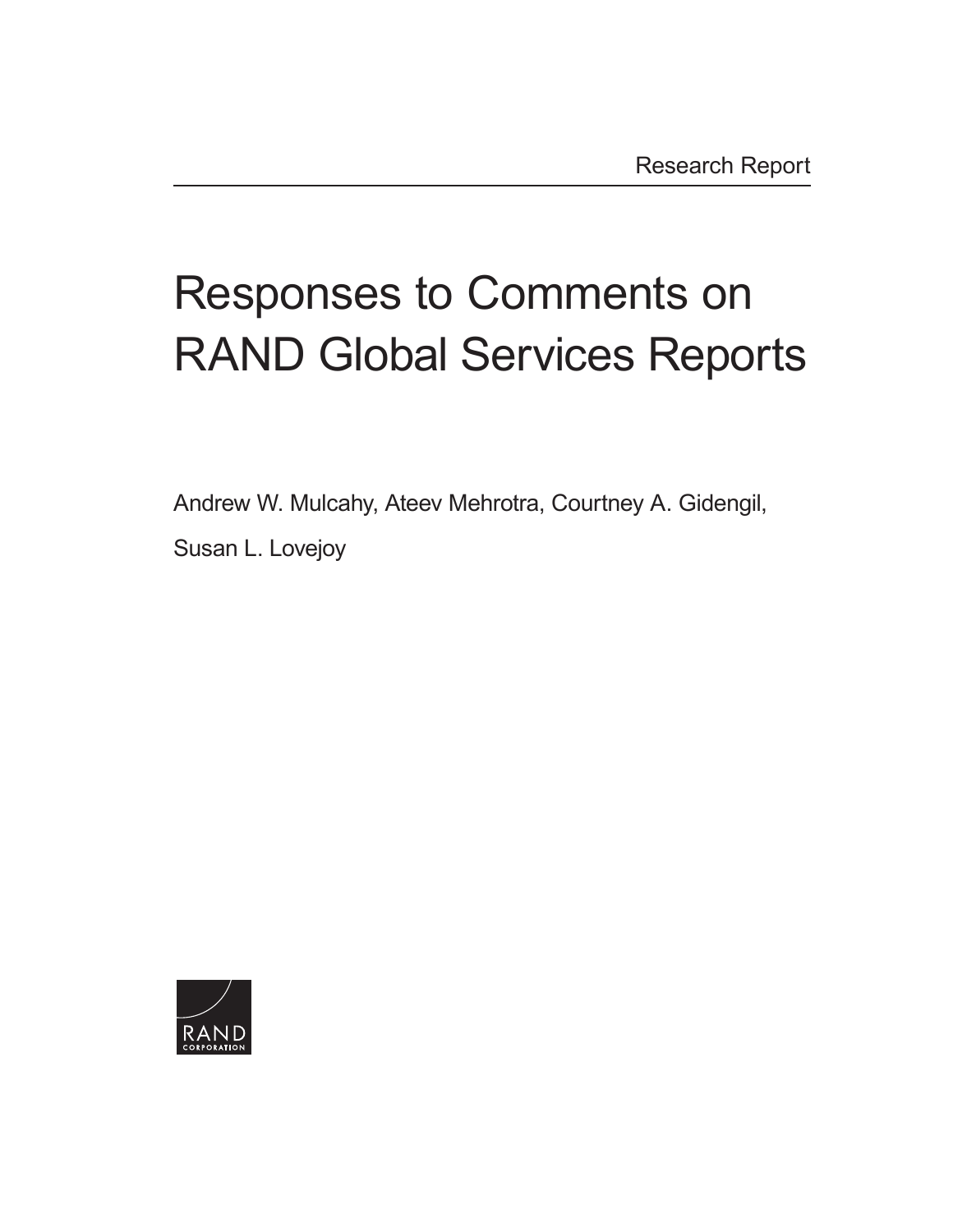For more information on this publication, visit [www.rand.org/t/RR4314](http://www.rand.org/t/RR4314-1)-1

Published by the RAND Corporation, Santa Monica, Calif. © Copyright 2021 RAND Corporation RAND<sup>®</sup> is a registered trademark.

#### Limited Print and Electronic Distribution Rights

This document and trademark(s) contained herein are protected by law. This representation of RAND intellectual property is provided for noncommercial use only. Unauthorized posting of this publication online is prohibited. Permission is given to duplicate this document for personal use only, as long as it is unaltered and complete. Permission is required from RAND to reproduce, or reuse in another form, any of its research documents for commercial use. For information on reprint and linking permissions, please visit [www.rand.org/pubs/permissions.](http://www.rand.org/pubs/permissions)

The RAND Corporation is a research organization that develops solutions to public policy challenges to help make communities throughout the world safer and more secure, healthier and more prosperous. RAND is nonprofit, nonpartisan, and committed to the public interest.

RAND's publications do not necessarily reflect the opinions of its research clients and sponsors.

[www.rand.org](http://www.rand.org)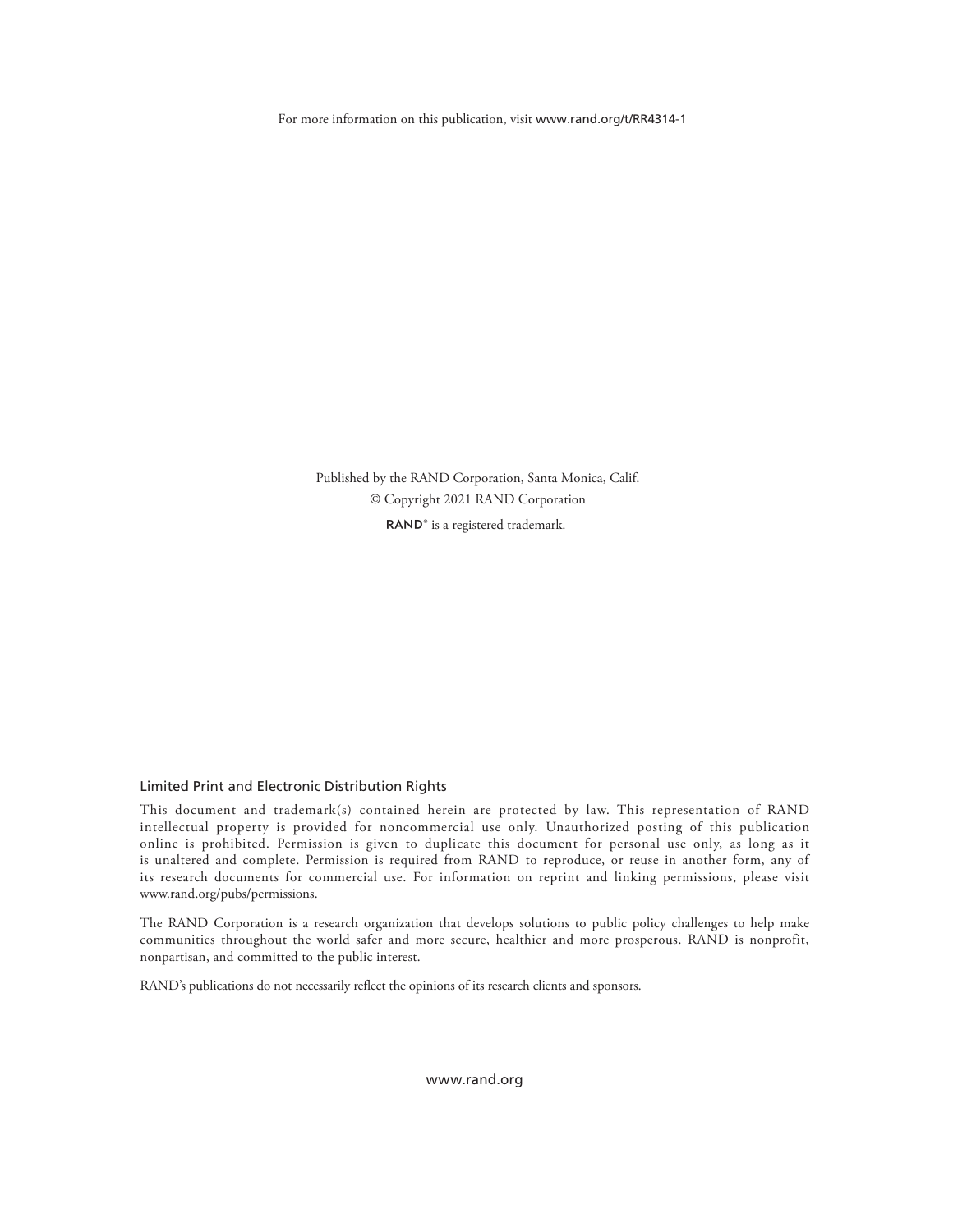# Preface

In July 2019, as part of a contract with the Centers for Medicare & Medicaid Services (CMS), the RAND Corporation published three complementary reports that focused on postoperative visits bundled into Medicare payment for many procedures. CMS invited comments on these reports in the calendar year 2020 Physician Fee Schedule Proposed Rule and several organizations expressed concerns about the content of the reports. In this follow-up report, RAND researchers respond to those criticisms. This report was initially published in 2019; this update was published in 2021 and includes clarification on RAND's definition of *clean procedures*.

This research was funded by CMS (HHSM-500-2014-00036I) and carried out within the Payment, Cost, and Coverage Program in RAND Health Care.

RAND Health Care, a division of the RAND Corporation, promotes healthier societies by improving health care systems in the United States and other countries. We do this by providing health care decisionmakers, practitioners, and consumers with actionable, rigorous, objective evidence to support their most complex decisions.

For more information, see [www.rand.org/health-care,](http://www.rand.org/health-care) or contact

#### **RAND Health Care Communications**

1776 Main Street P.O. Box 2138 Santa Monica, CA 90407-2138 (310) 393-0411, ext. 7775 RAND\_Health-Care@rand.org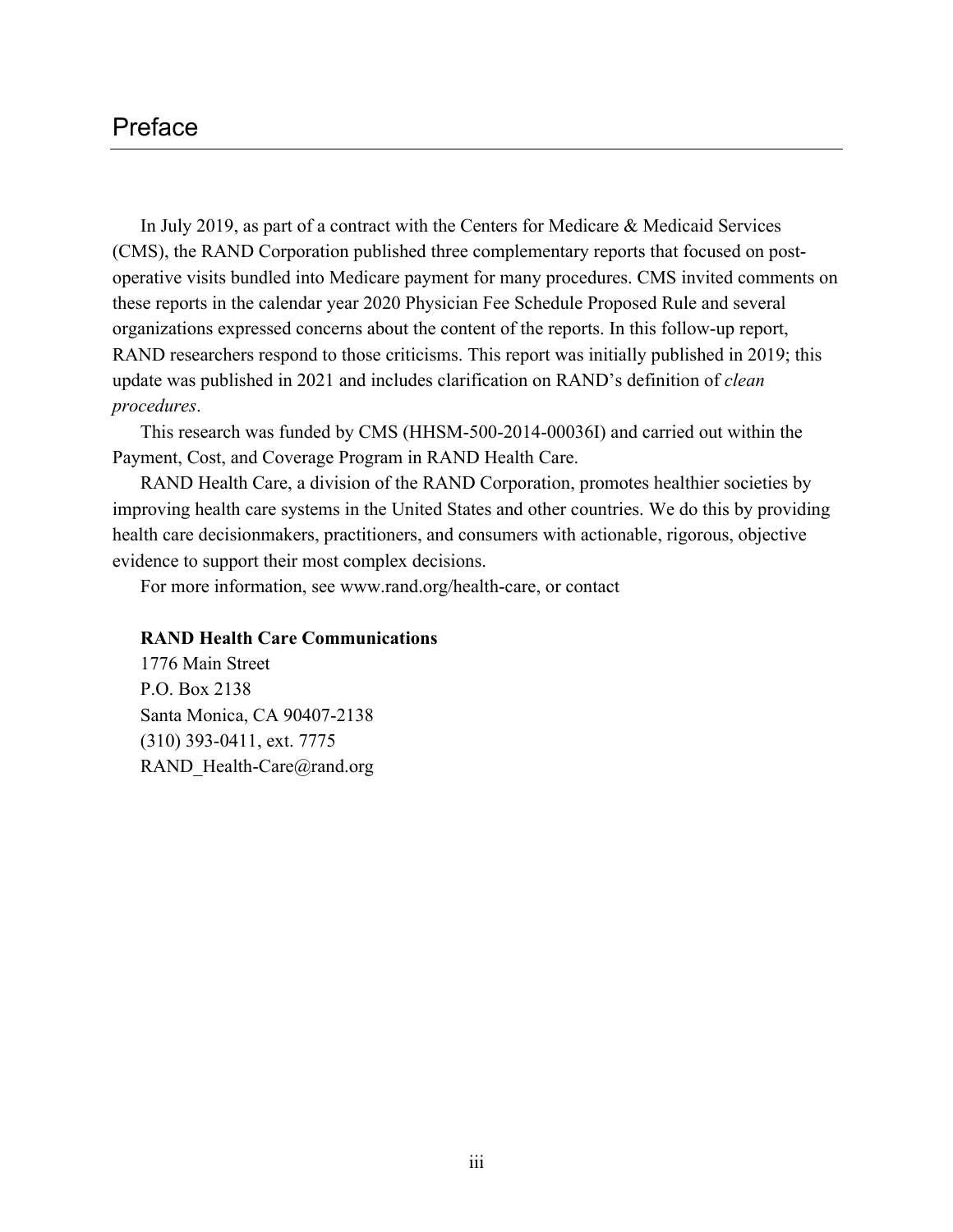# **Contents**

| Concern About Not Including Pre- and Postservice Times in the CMS Physician Time File |  |
|---------------------------------------------------------------------------------------|--|
|                                                                                       |  |
|                                                                                       |  |
|                                                                                       |  |
|                                                                                       |  |
|                                                                                       |  |
|                                                                                       |  |
|                                                                                       |  |
|                                                                                       |  |
|                                                                                       |  |
|                                                                                       |  |
| Appendix A. Organizations Providing Comments on the RAND Reports 24                   |  |
|                                                                                       |  |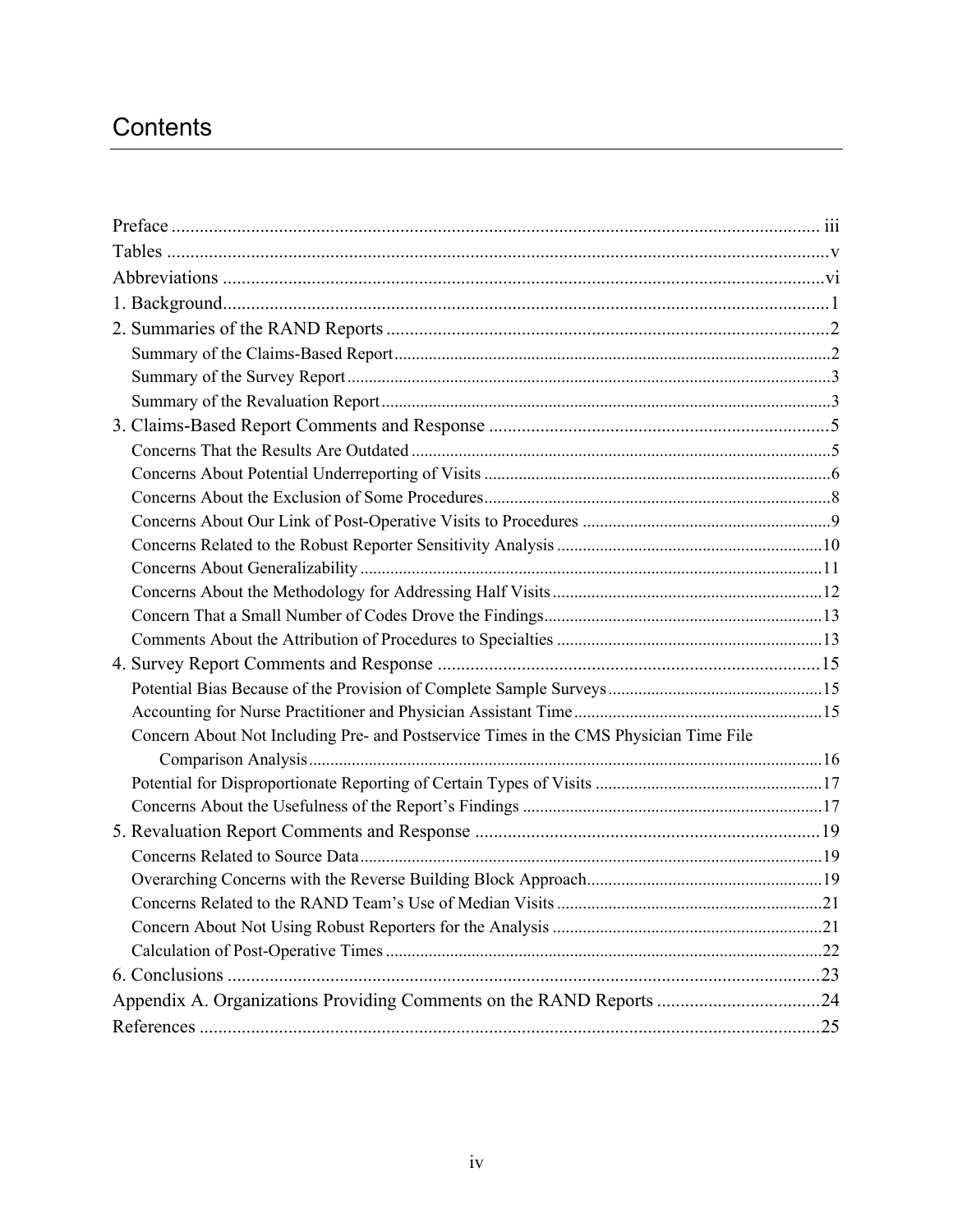# **Tables**

| Table 3.1. Sensitivity Analysis of the Observed-to-Expected Ratios for Post-Operative Visits |  |
|----------------------------------------------------------------------------------------------|--|
|                                                                                              |  |
| Table 3.2. Claims-Based Reporting Rates for Select Procedure-Based Specialties               |  |
| Table 3.3. Sensitivity Analysis Among High-Volume Practitioners Including Versus             |  |
|                                                                                              |  |
| Table 3.4. Sensitivity Analysis of Observed-to-Expected Ratio for Post-Operative Visits      |  |
|                                                                                              |  |
| Table 3.5. Sensitivity Analysis Excluding Dermatology Codes with a Global Period 13          |  |
|                                                                                              |  |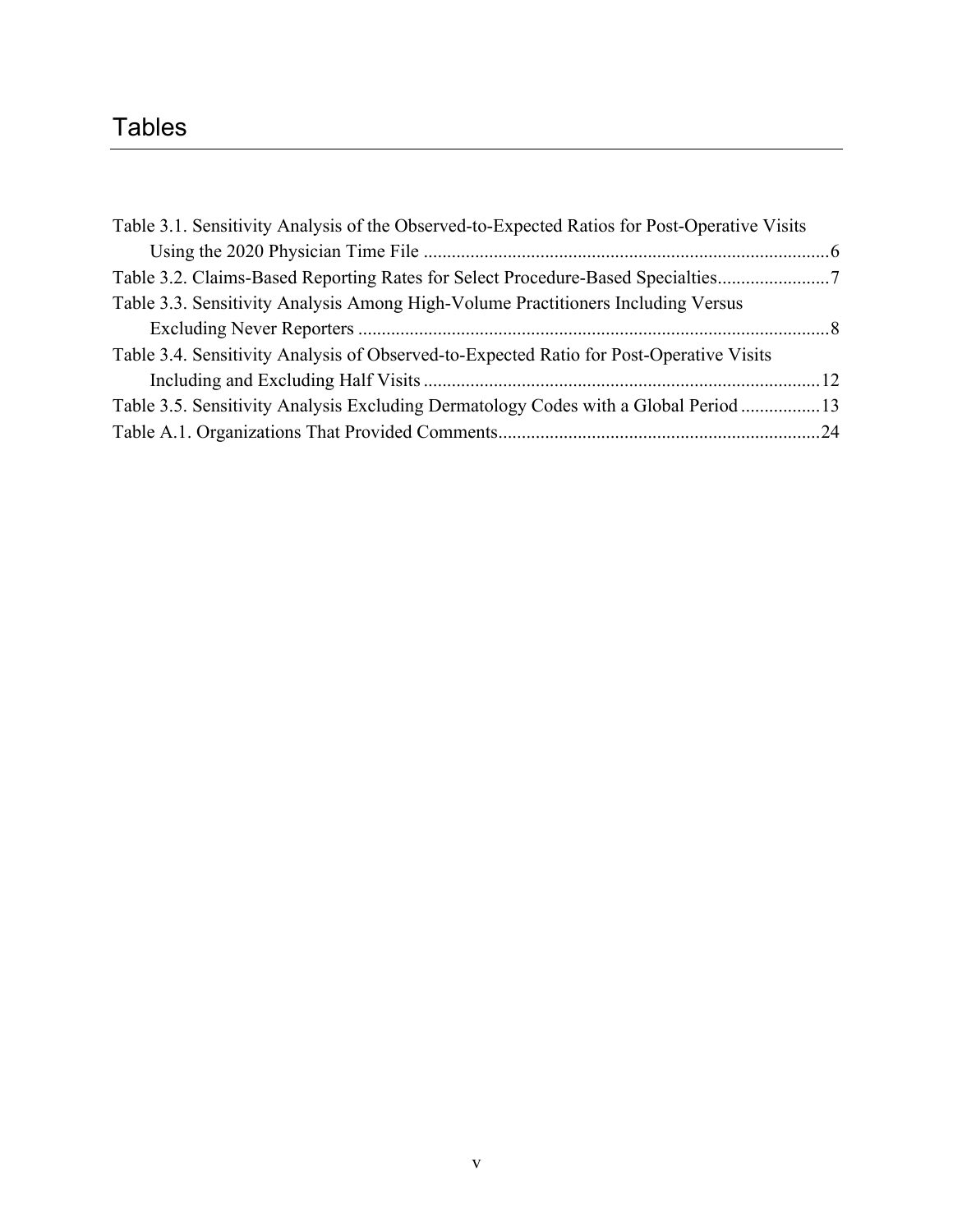# Abbreviations

| <b>AMA</b>   | <b>American Medical Association</b>                                                            |
|--------------|------------------------------------------------------------------------------------------------|
| <b>CMS</b>   | Centers for Medicare & Medicaid Services                                                       |
| <b>CY</b>    | calendar year                                                                                  |
| E&M          | evaluation and management                                                                      |
| <b>HCPCS</b> | Healthcare Common Procedure Coding System                                                      |
| <b>MACRA</b> | Medicare Access and CHIP Reauthorization Act of 2015                                           |
| <b>NP</b>    | nurse practitioner                                                                             |
| <b>PA</b>    | physician assistant                                                                            |
| <b>RUC</b>   | <b>American Medical Association/Specialty Society Relative</b><br>Value Scale Update Committee |
| <b>RVU</b>   | relative value unit                                                                            |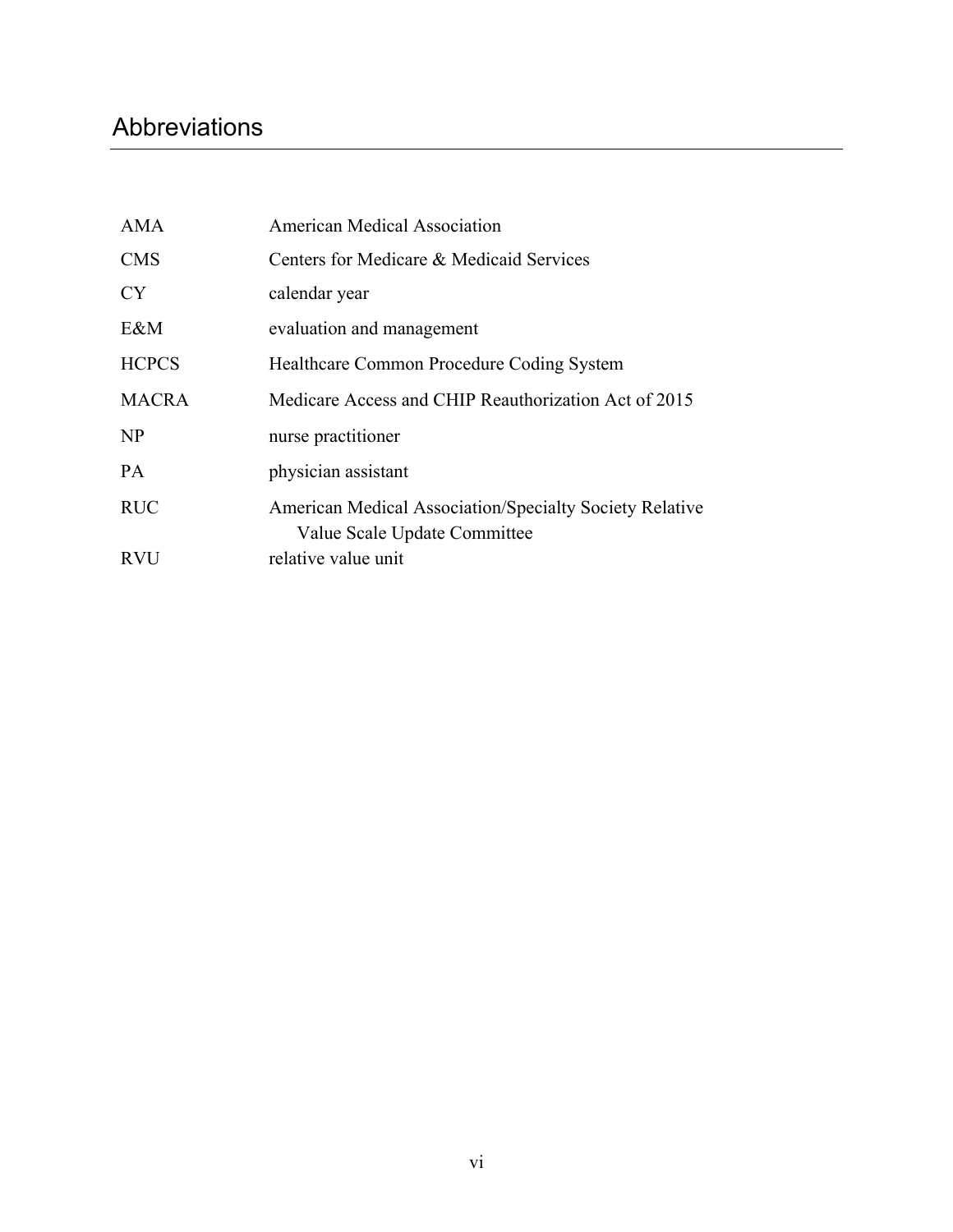# 1. Background

For many surgeries and other types of procedures, payment from Medicare covers the procedures themselves and related services delivered within either 10 or 90 days of the procedure, during what is called the *global period*. Congress, as part of the Medicare Access and CHIP Reauthorization Act of 2015 (MACRA), mandated that the Centers for Medicare & Medicaid Services (CMS) collect data on the number and level of post-operative visits provided in global periods and use these data—along with other available data—to improve the accuracy of valuation of surgical services under the Medicare Physician Fee Schedule.

CMS contracted with the RAND Corporation to (1) analyze patterns of the number of postoperative visits provided during the global period, (2) field a practitioner survey designed to capture the level of post-operative visits that take place during the global period, and (3) describe how the newly collected claims-based data on the number of post-operative visits could be used to adjust valuation for procedures with 10- and 90-day global periods.

The RAND team published three reports (Kranz et al., 2019; Gidengil et al., 2019; Mulcahy et al., 2019) summarizing our findings for each of these tasks, and CMS invited comments on those reports from stakeholders in the calendar year (CY) 2020 Physician Fee Schedule Proposed Rule (CMS, 2019). We identified several letters responding to the rule that included comments directly related to the content of the three reports (see examples in Appendix A). A few of the letters were supportive of CMS's claims-based data collection and some highlighted the findings from the RAND claims-based report. Others, including those from surgical specialty societies, the American Medical Association (AMA), and the AMA/Specialty Society Relative Value Scale Update Committee (RUC), were critical of the reports.

In this report, we respond to the criticisms of our three earlier reports. In Chapter 2, we briefly summarize the reports to provide context. Chapters 3 through 5 are devoted to our responses for each of the reports. Instead of reproducing verbatim comments from organizations' comment letters, we summarize related comments and then provide our response. In Chapter 6, we provide our conclusions.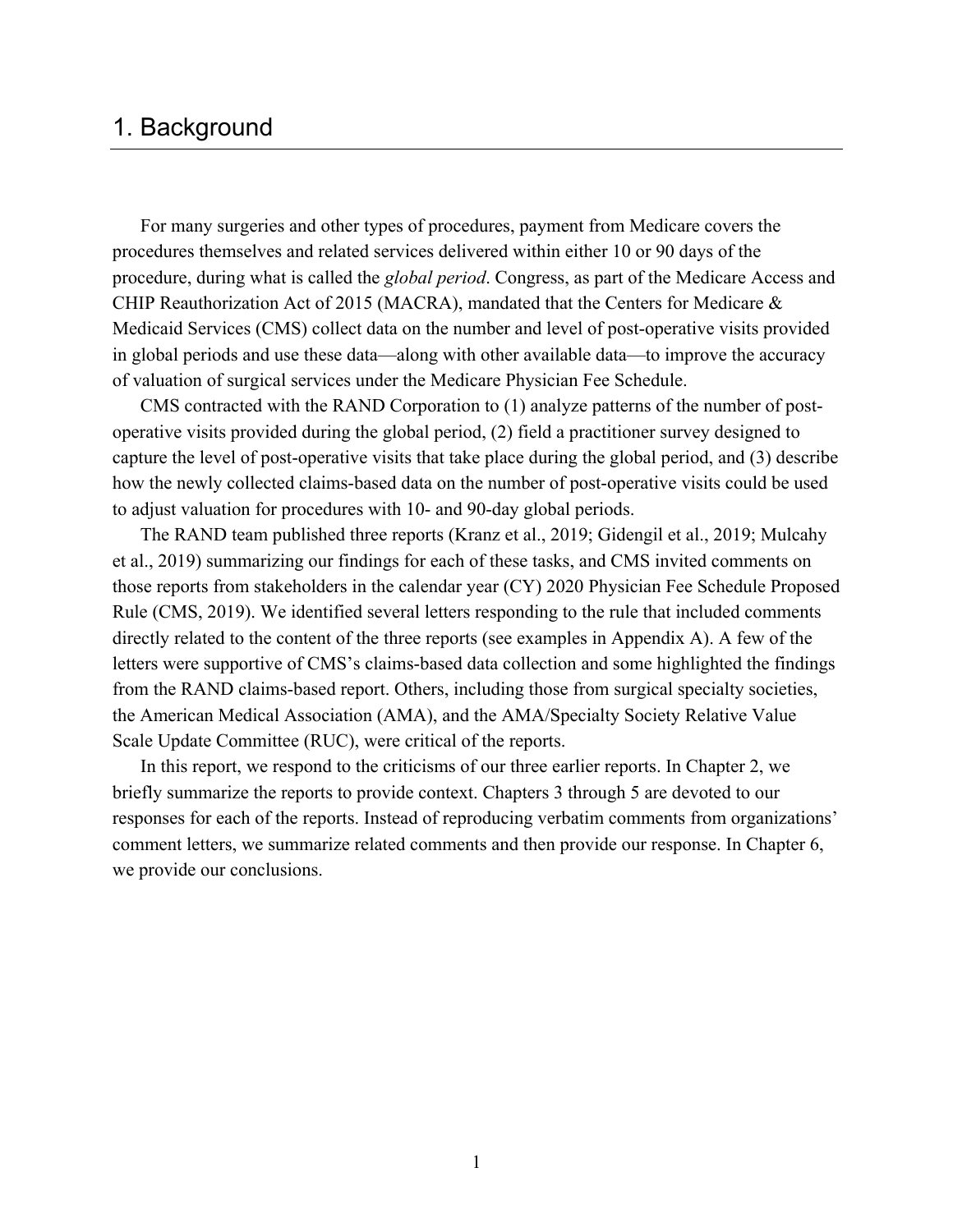In this chapter, we provide a brief summary of the three reports that were published in July 2019.

### Summary of the Claims-Based Report

The RAND team's first report was titled *Claims-Based Reporting of Post-Operative Visits for Procedures with 10- or 90-Day Global Periods: Final Report* (Kranz et al., 2019). It is also known as the "claims-based report." Beginning on July 1, 2017, CMS required certain practitioners in nine randomly selected states to report on post-operative visits after specific procedures with 10- or 90-day global periods. These post-operative visits were reported using Healthcare Common Procedure Coding System (HCPCS) code 99024 (this code had no associated payment). The claims-based report summarizes the reporting of these post-operative visits based on analysis of fee-for-service Medicare claims data for procedures furnished from July 1, 2017, to June 30, 2018. Across the nine states in which CMS required reporting of postoperative visits, only 46 percent of practitioners who were expected to report post-operative visits did so.<sup>1</sup> This rate varied widely across specialties and was generally much higher for surgical specialties.<sup>2</sup>

When examining what we defined as *clean procedures*<sup>3</sup> linked to post-operative visits, we found that 3.7 percent of the 961,006 procedures with 10-day global periods had any postoperative visits reported. Of the 457,256 procedures with 90-day global periods, 70.9 percent had any associated post-operative visits reported.

We compared the number of post-operative visits for each procedure reported in the claims data with the number of expected post-operative visits for each procedure. The number of expected post-operative visits comes from the RUC physician surveys, which are used to inform the number of visits that CMS assumes when valuing procedures and which are reported in the Physician Time File posted alongside the Medicare Physician Fee Schedule. During the first 12 months of reporting post-operative visits, we found that a very small percentage of procedures

<sup>&</sup>lt;sup>1</sup> Practitioners were expected to report post-operative visits if they performed one or more procedures within a global period.

<sup>&</sup>lt;sup>2</sup> More than 85 percent of practitioners expected to report did so in the following specialties: hand surgery, orthopedic surgery, vascular surgery, ophthalmology, neurosurgery, urology, plastic and reconstructive surgery, dermatology, and general surgery.

<sup>&</sup>lt;sup>3</sup> Clean procedures are billed procedures (one billed unit of service) that do not occur in the global period of another procedure with a 10- or 90-day global period. In the claims-based report, we discuss how we captured this and how clean procedures compare with other procedures.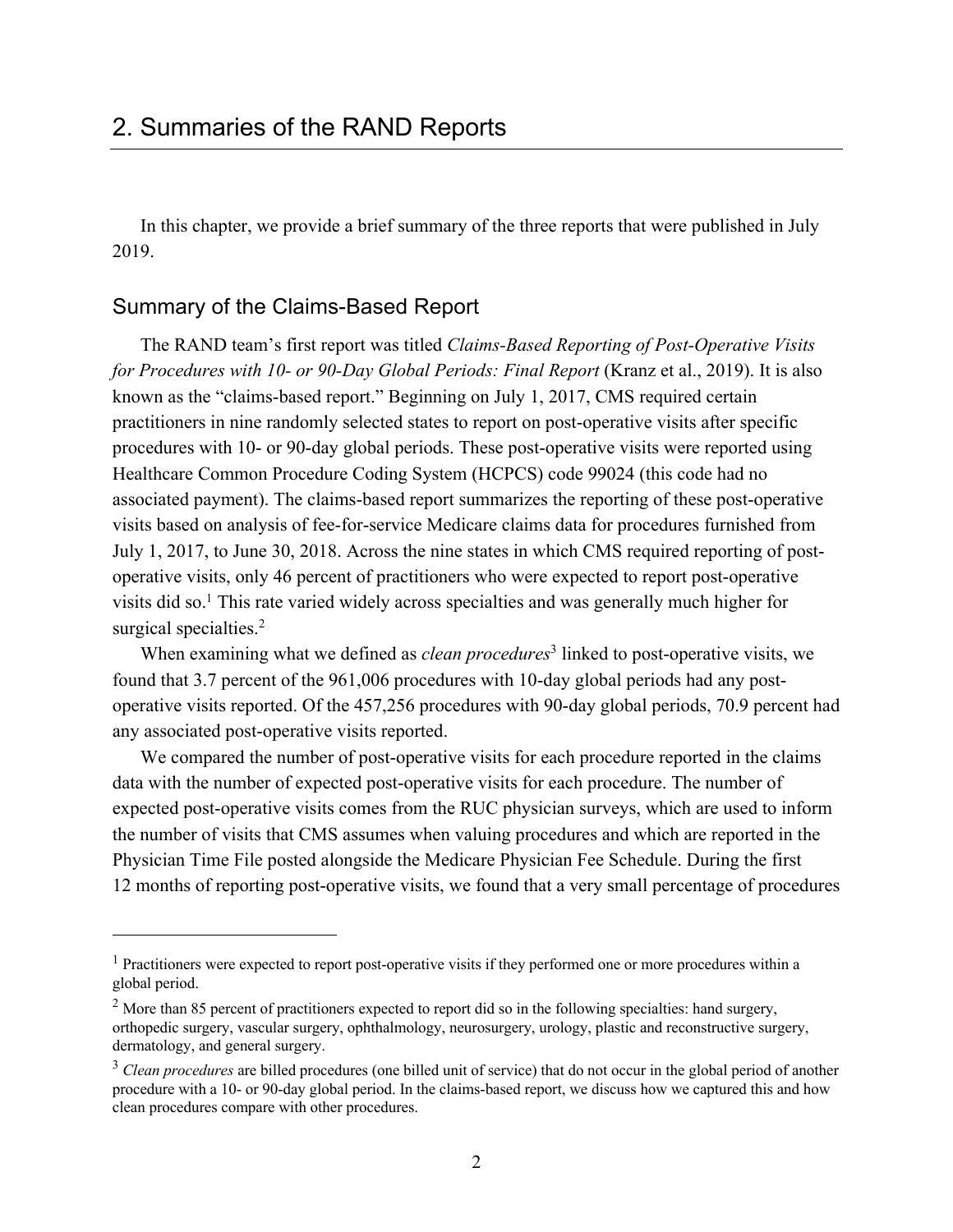with 10-day global periods had an associated post-operative visit and the ratio of observed to expected post-operative visits provided was 4 percent. Approximately two-thirds of procedures with 90-day global periods had one or more associated post-operative visits; however, the ratio of observed to expected post-operative visits provided for 90-day global period procedures was only 39 percent. To address the concern that these low rates were driven by some practitioners not reporting visits, we identified a set of practitioners—*robust reporters*—who appeared to be engaged in reporting post-operative care in a sensitivity analysis.<sup>4</sup> Among this subset of practitioners, we found that the number of post-operative visits was only modestly higher.

#### Summary of the Survey Report

The RAND team's second report was titled *Survey-Based Reporting of Post-Operative Visits for Select Procedures with 10- or 90-Day Global Periods: Final Report* (Gidengil et al., 2019). As noted earlier, as part of the MACRA legislation, Congress mandated that CMS collect data on the level of post-operative visits delivered to Medicare beneficiaries. CMS chose to pursue multiple avenues to collect this information, including a practitioner survey. CMS asked RAND to develop a survey to collect information on the level of post-operative visits that occur as part of the global period for surgical procedures. Initially, we had planned to sample and survey respondents about *all* surgical procedures with a 10- or 90-day global period. However, given issues with response rates, we focused on three procedures—cataract surgery, hip arthroplasty, and complex wound repair. For post-operative visits associated with these three procedures, we collected information on visit characteristics (for example, if the visit was planned or unexpected); practitioner time (including between visits); staff time; types of post-operative activities performed; and the physician's views on reported work in the visit.

Using data reported via our practitioner survey, we found that reported physician time and work for cataract surgery and hip replacement post-operative visits were generally similar, although slightly lower, than the levels CMS used when valuing these procedures. Reported physician time and work for complex wound repair post-operative visits were higher than the levels CMS used when valuing these procedures.<sup>5</sup>

# Summary of the Revaluation Report

The RAND team's third report was titled *Using Claims-Based Estimates of Post-Operative Visits to Revalue Procedures with 10- and 90-Day Global Periods* (Mulcahy et al., 2019). The

<sup>4</sup> *Robust reporters* were defined as practitioners who performed ten or more clean procedures with 90-day global periods beginning July 1, 2017, and reported at least one post-operative visit for at least half of these procedures.

<sup>&</sup>lt;sup>5</sup> Although we selected the complex wound repair procedures for the survey because they were among the 10-day global periods with the highest rates of reported post-operative visits, visits for each of the complex wound repair procedures were reported less than half of the time.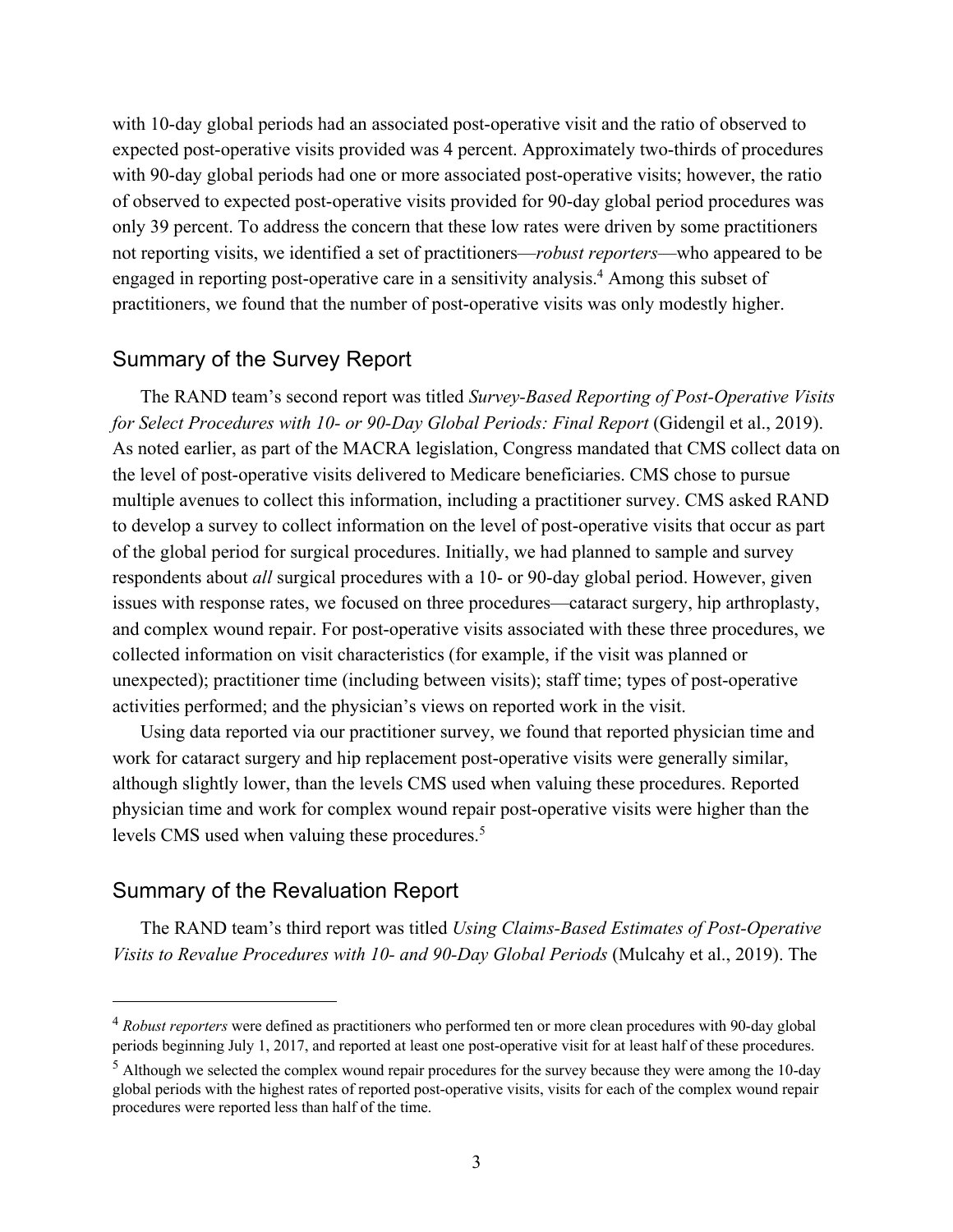analyses in the claims-based report found that the number of post-operative visits actually provided during global periods was substantially lower than the number of visits expected when the procedure was valued. In the revaluation report, we describe how CMS could use the reverse building block approach to revalue procedures with 10- and 90-day global periods using these newly collected data on the number of post-operative visits performed.<sup>6</sup> Depending on which statistic describing the number of observed visits was used (e.g., mean, median), the resulting updated work relative value units (RVUs) were 18 to 30 percent lower for procedures with 90 day global periods and 38 to 40 percent lower for procedures with 10-day global periods compared with current work RVUs. Revaluing procedures with 10- and 90-day global periods also resulted in substantial reductions in *total* RVUs across all Physician Fee Schedule services for proceduralist specialties and slight increases in RVUs for some specialties, such as primary care and cardiology. Changes in total Physician Fee Schedule payments by specialty ranged from an 18.4-percent reduction for cardiac surgery to a 3.0-percent increase for neurology.

<sup>&</sup>lt;sup>6</sup> The reverse building block approach involves revaluing procedures starting with the current number of work relative value units (RVUs) and then removing RVUs associated with one or more components (i.e., "building blocks") that contribute to the valuation of the overall procedure. In the case of our analysis, we removed RVUs associated with post-operative visits that do not typically appear to occur. See Mulcahy et al., 2019, for more detail.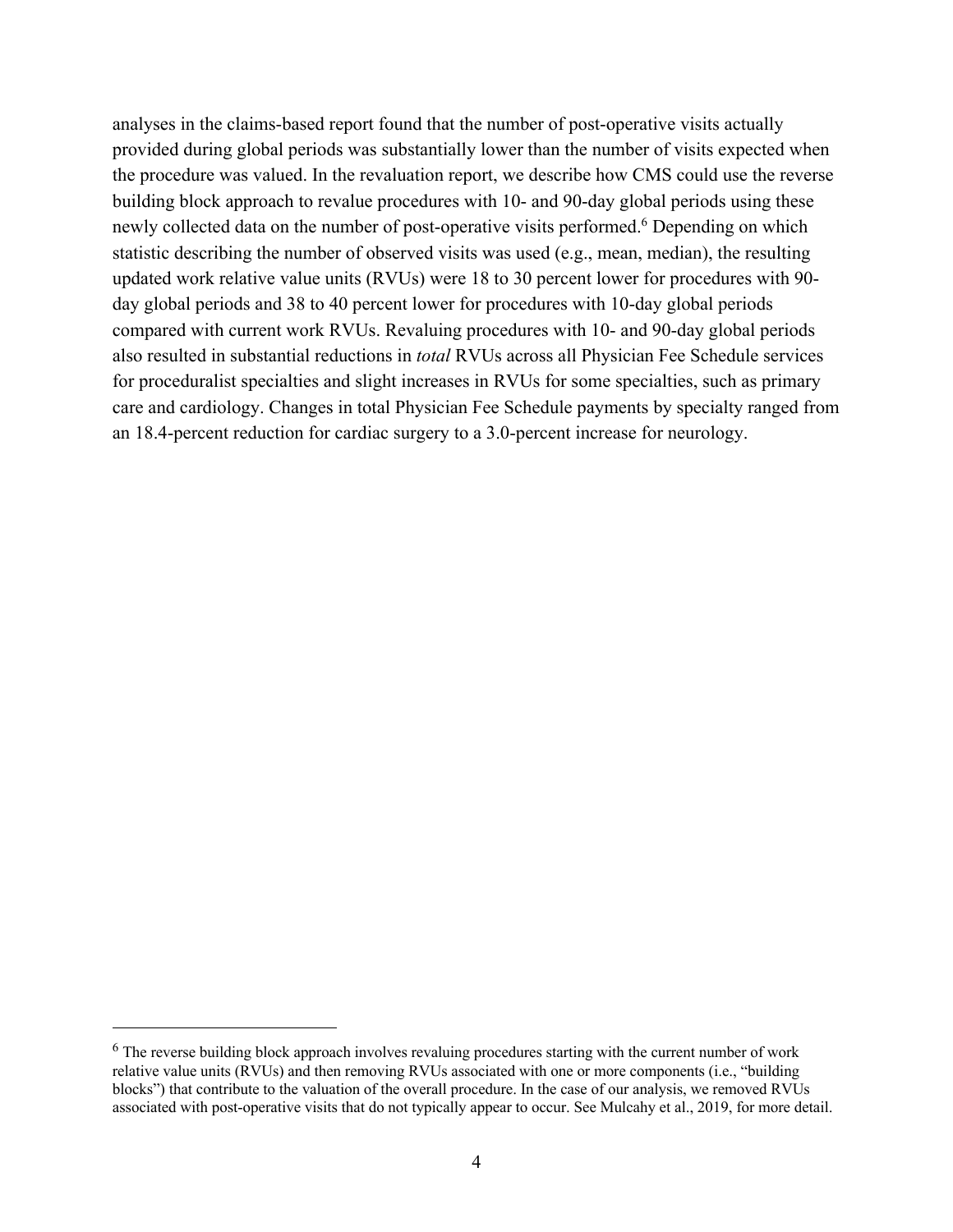There were numerous comments on the RAND team's claims-based report (Kranz et al., 2019). In some cases, commenters also alluded to the revaluation report (Mulcahy et al., 2019). When that is the case, we respond to both in this chapter.

### Concerns That the Results Are Outdated

The authors of one letter observed that the claims-based report is now outdated. As an example, they noted that the RUC recently revisited the valuation of cataract surgery code 66984 and that the changes were accepted by CMS and will be implemented in 2020.

#### *Response*

The new valuation closely aligned with the findings in our claims-based and revaluation reports. For example,

- previously, the number of post-operative visits associated with the procedure of cataract surgery with intraocular lens 1 stage (CPT code 66984) was 4.5. After the revaluation, the number of visits for the same procedure was reduced to 3.5 (three visits and 0.5 discharge code). In our claims-based report, the median number of post-operative visits reported by physicians using code 99024 was three.
- previously, the work RVUs allocated for this procedure were 8.52. After the revaluation, work RVUs were reduced to 7.35. In our revaluation report, the estimated new work RVUs was nearly identical (7.34 RVUs).

Although this is just one procedure, the alignment in terms of visits supports the idea that physicians were aware of the requirement to report post-operative visits and were able to submit these no-pay claims successfully. The similarity in the revaluations also supports the underlying assumptions the RAND team made in estimating RVUs in the revaluation report.

Given the revaluation of cataract surgery, it is possible that the revaluations conducted across all procedures by the RUC and CMS in the past several years already have addressed most major misvaluations. Therefore, the observed-to-expected ratios of post-operative visits could be much higher now than the ratios in the claims-based report. To address this possibility, we conducted a new sensitivity analysis in which we calculated the observed-to-expected visits ratios in a different way. We used the same observed number of visits, but we used a different expected number of visits. The number of post-operative visits used in the valuation process is reported by CMS in the Physician Time File. Instead of using the Physician Time File valuation appropriate to the year in which the procedure was performed (either 2017 or 2018), as we did in our main analysis, in this sensitivity analyses, we used the number of visits in the proposed 2020 Physician Time File—the valuations that will go into effect on January 1, 2020 (see Table 3.1). If the RUC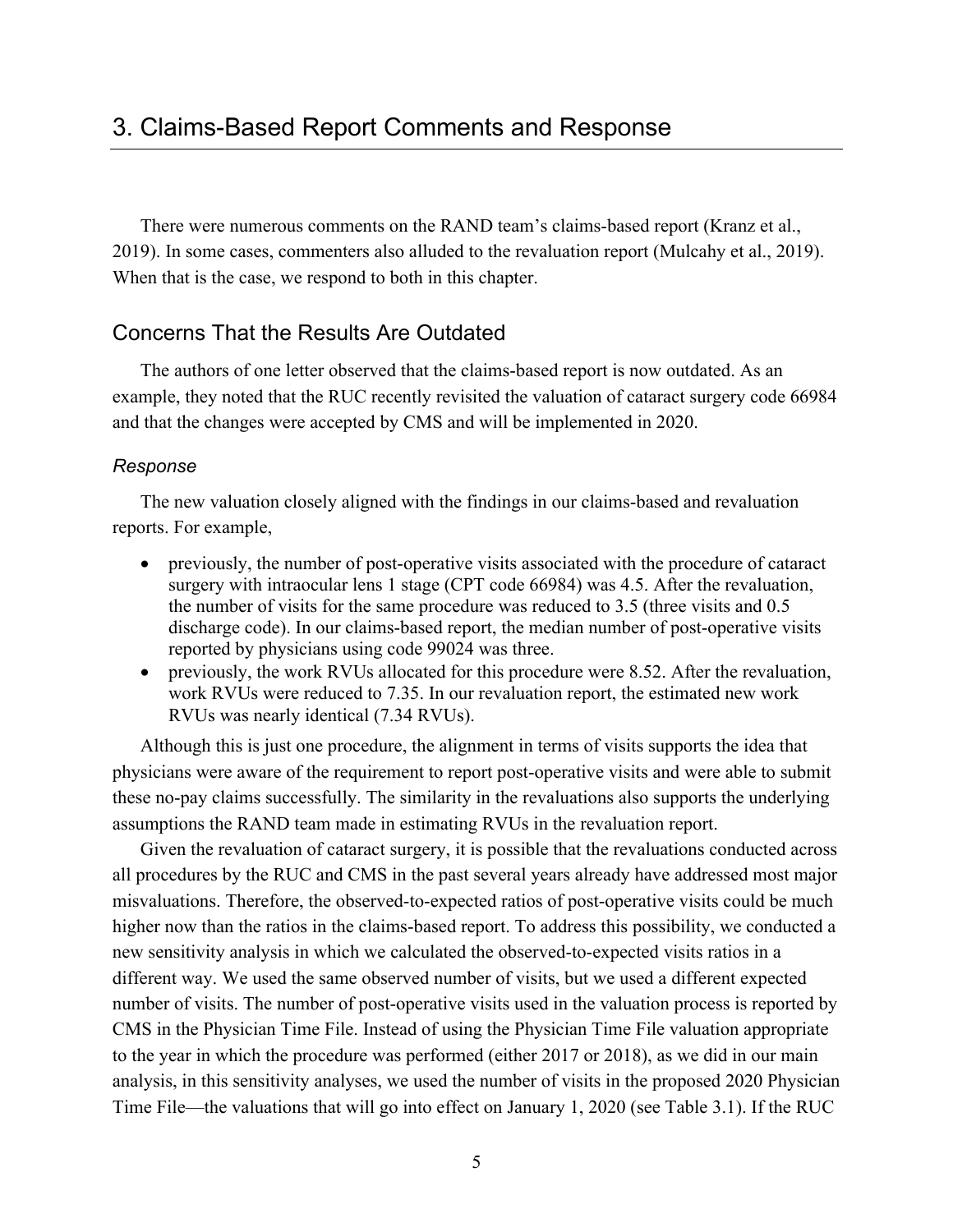and CMS already had addressed problems with valuation, we would see a large increase in the observed-to-expected ratio. Instead, we see no change in the ratio of observed to expected visits for 10-day procedures and only a slight increase for 90-day procedures.

| <b>Specific Analysis</b>                                                                 | 10-Dav<br>Observed-to-<br><b>Expected Ratio</b><br>(%) | 90-Dav<br>Observed-to-<br><b>Expected Ratio</b><br>(%) |
|------------------------------------------------------------------------------------------|--------------------------------------------------------|--------------------------------------------------------|
| Results reported in the claims-based report                                              | 4.4                                                    | 39.6                                                   |
| Sensitivity analysis using the 2020 Physician Time File<br>valuations for all procedures | 4.4                                                    | 41.3                                                   |

#### **Table 3.1. Sensitivity Analysis of the Observed-to-Expected Ratios for Post-Operative Visits Using the 2020 Physician Time File**

# Concerns About Potential Underreporting of Visits

There were numerous concerns about potential underreporting of visits using the 99024 code. Commenters emphasized that a large percentage of practitioners who performed a procedure with a global procedure code did not report a 99024 visit. They also noted that a minority of practitioners were defined as robust reporters. Commenters suggested that one driver of this low reporting was that practitioners were simply not aware of the requirement because of a lack of outreach by CMS. Furthermore, they noted that 99024 is a no-payment code and, therefore, health care facilities (such as hospitals) and billing companies might have rejected the code, causing it not to be reported to CMS.

#### *Response*

The low reporting rate among eligible practitioners in the CMS data collection was driven largely by several specialties, such as primary care physicians, physician assistants (PAs), and nurse practitioners (NPs). On average, the practitioners in these specialties perform relatively few procedures per practitioner but make up a large percentage of all eligible practitioners. If we focus on procedure-based specialties, we see a very different picture. As presented in the claimsbased report, such specialties had much higher rates of reporting (see Table 3.2).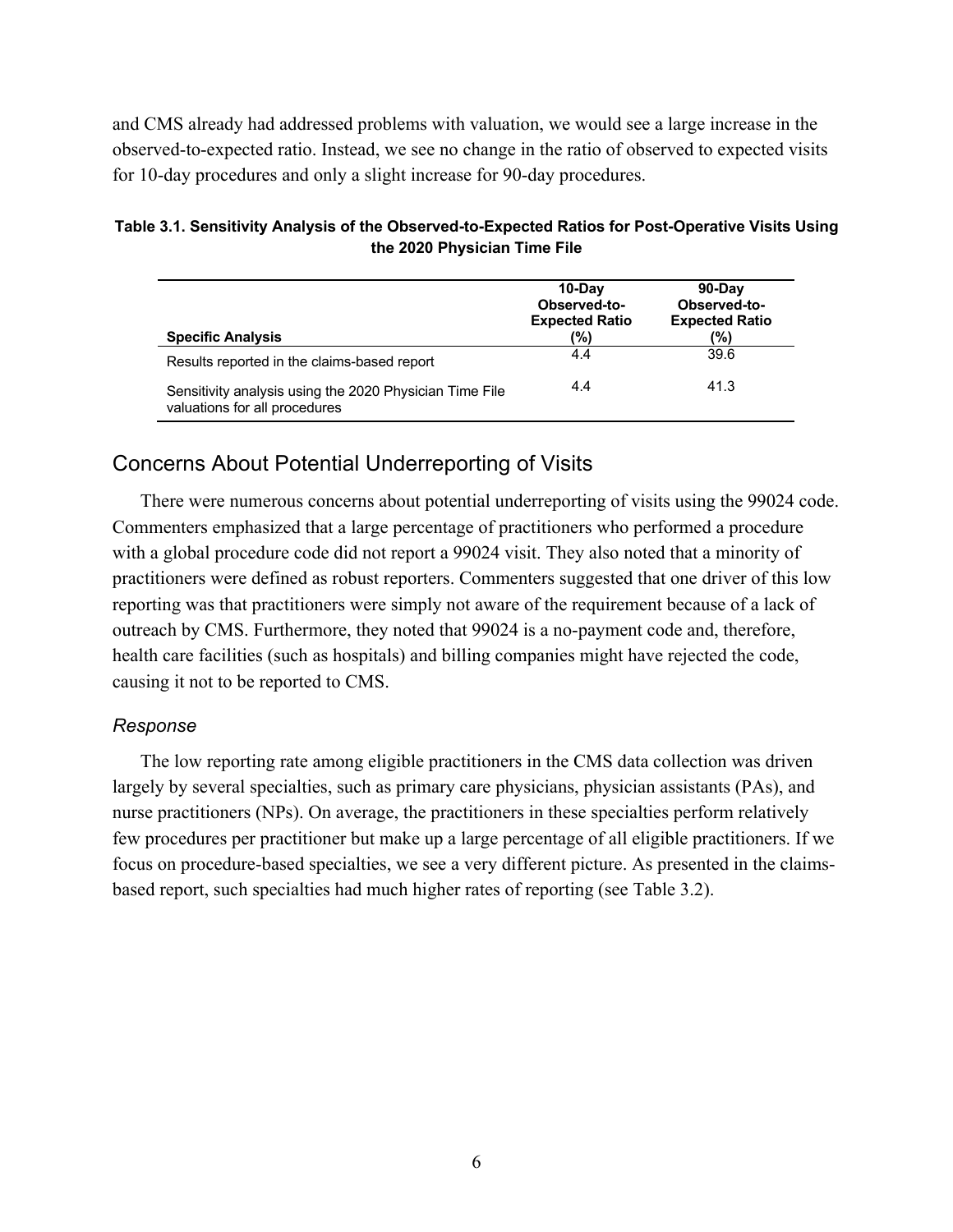| <b>Specialty</b>                   | Reporting Rate (%) |
|------------------------------------|--------------------|
| Orthopedic surgery                 | 95                 |
| Vascular surgery                   | 92                 |
| Ophthalmology                      | 91                 |
| Neurosurgery                       | 91                 |
| Urology                            | 90                 |
| Plastic and reconstructive surgery | 89                 |
| Dermatology                        | 87                 |

**Table 3.2. Claims-Based Reporting Rates for Select Procedure-Based Specialties**

SOURCE: CMS Integrated Data Repository (December 13, 2018) (CMS, 2018).

These data suggest that, despite the barriers commenters describe, a large percentage of practitioners in procedure-focused specialties knew about the reporting requirement and successfully submitted claims for post-operative visits. Additionally, among more-complicated surgeries represented by 90-day global procedures, the issue was not that no post-operative visits were reported but rather that fewer visits were reported than expected. Together, this pattern of post-operative visit reporting is inconsistent with a scenario in which physicians were unaware or unable to report on the visits.

To further address concerns about underreporting, we conducted a new sensitivity analysis in which we identified *never reporters*. Consistent with other sensitivity analyses conducted in the claims-based report, we focused on practitioners who performed ten or more 90-day procedures (*high-volume practitioners*) in the 12-month period.7 We focused only on 90-day global period procedures for our sensitivity analyses. We did not include all procedures with global periods because only a small share of procedures with 10-day global periods had any post-operative visits. It appears that many practitioners do not provide any post-operative visits for 10-day procedures during the global period,<sup>8</sup> which raises the possibility that such visits are not needed. In contrast, most 90-day procedures likely require at least one post-operative visit.

Among all high-volume practitioners, 5.2 percent did not report a single 99024 visit. These practitioners were labeled as never reporters. These practitioners might not have been aware of the reporting requirement or might have had colleagues perform their post-operative care. We then compared the observed-to-expected ratios for 10- and 90-day global procedures in two scenarios: high-volume practitioners including never reporters and high-volume practitioners excluding never reporters. The observed-to-expected ratios were quite similar across these two cases. The results of this sensitivity analysis do not support the idea that there was no awareness

 $7$  High-volume practitioners accounted for 57.0 percent of practitioners who billed a 90-day global period procedure and performed 95.1 percent of 90-day global period procedures.

<sup>&</sup>lt;sup>8</sup> Practitioners can provide post-operative care after the global period ends. These post-operative visits would be billed separately. This issue is discussed in more depth in the section titled "Concerns About Our Link of Post-Operative Visits to Procedures."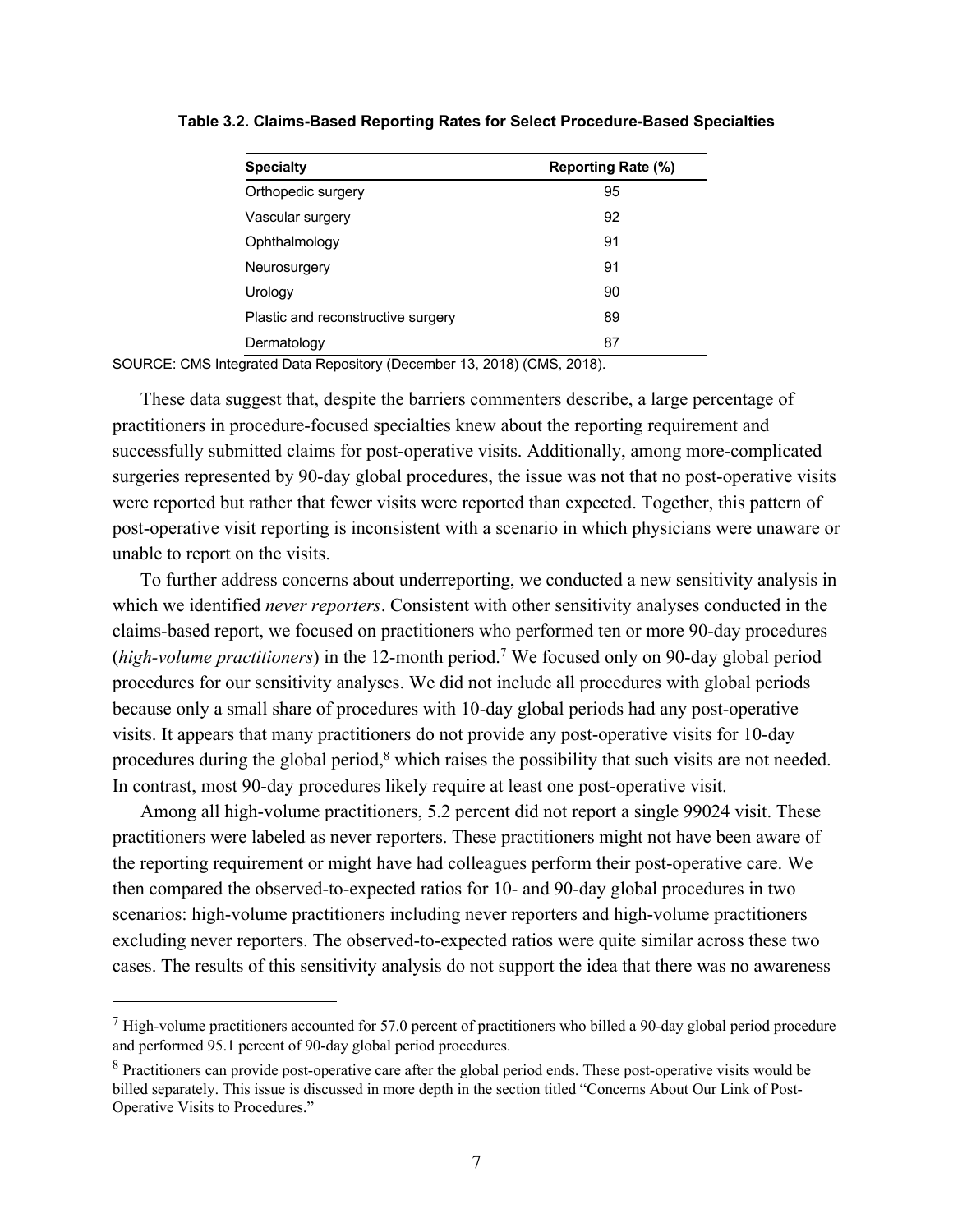of this reporting requirement among practitioners or facilities or that billing companies are rejecting the code (see Table 3.3).

It is important to emphasize that this analysis is not directly comparable to the overall results of the claims-based report because high-volume practitioners perform a different mix of procedures. For example, only a small percentage of dermatologists meet the definition of highvolume practitioners because many dermatologists do not perform procedures with a 90-day global period. The higher 10-day observed-to-expected ratio observed in this sensitivity analysis is driven by the mix of 10-day global procedures performed by high-volume practitioners, which is quite different.

| Table 3.3. Sensitivity Analysis Among High-Volume Practitioners Including Versus Excluding |  |
|--------------------------------------------------------------------------------------------|--|
| <b>Never Reporters</b>                                                                     |  |

| <b>Practitioners</b>                                | 10-Dav<br>Observed-to-<br><b>Expected Ratio</b><br>(%) | 90-Dav<br>Observed-to-<br><b>Expected Ratio</b><br>(%) |
|-----------------------------------------------------|--------------------------------------------------------|--------------------------------------------------------|
| All high-volume practitioners                       | 12.0                                                   | 39.7                                                   |
| High-volume practitioners excluding never reporters | 12.8                                                   | 40.9                                                   |

NOTE: *High-volume practitioners* are practitioners who performed ten or more procedures with a 90-day global period during the first 12 months of reporting. *Never reporters* are high-volume practitioners who never submitted a 99024 visit during these 12 months.

#### Concerns About the Exclusion of Some Procedures

Commenters raised issues about our exclusion of multiple procedures (i.e., cases in which multiple procedures were performed at the same time), those with "assistant at surgery" modifiers from our analysis (i.e., cases in which a second surgeon assists the primary surgeon and is paid at a lower rate), and procedures with "add-on" codes (e.g., a cardiac procedure in which a practitioner submits an additional code for each coronary vessel).

#### *Response*

For analyses utilizing post-operative visits linked to procedures, we limited our analysis in the claims-based report to *clean procedures*, which we define as billed procedures with a single procedure (one billed unit of service) that does not occur within the global period of another procedure with a 10- or 90-day global period. We excluded procedures that might have unusual patterns of post-operative care, such as demonstration claims and clinical research trials.

To address confusion among commenters, we clarify several points regarding our exclusion criteria. First, we excluded procedures with multiple procedures that have a global period*.*  Therefore, the use of add-on codes, which do not have a global period, did not result in exclusion. Second, in the case of procedures with "assistant at surgery" claims, two or more practitioners will perform a procedure together and submit separate claims. We therefore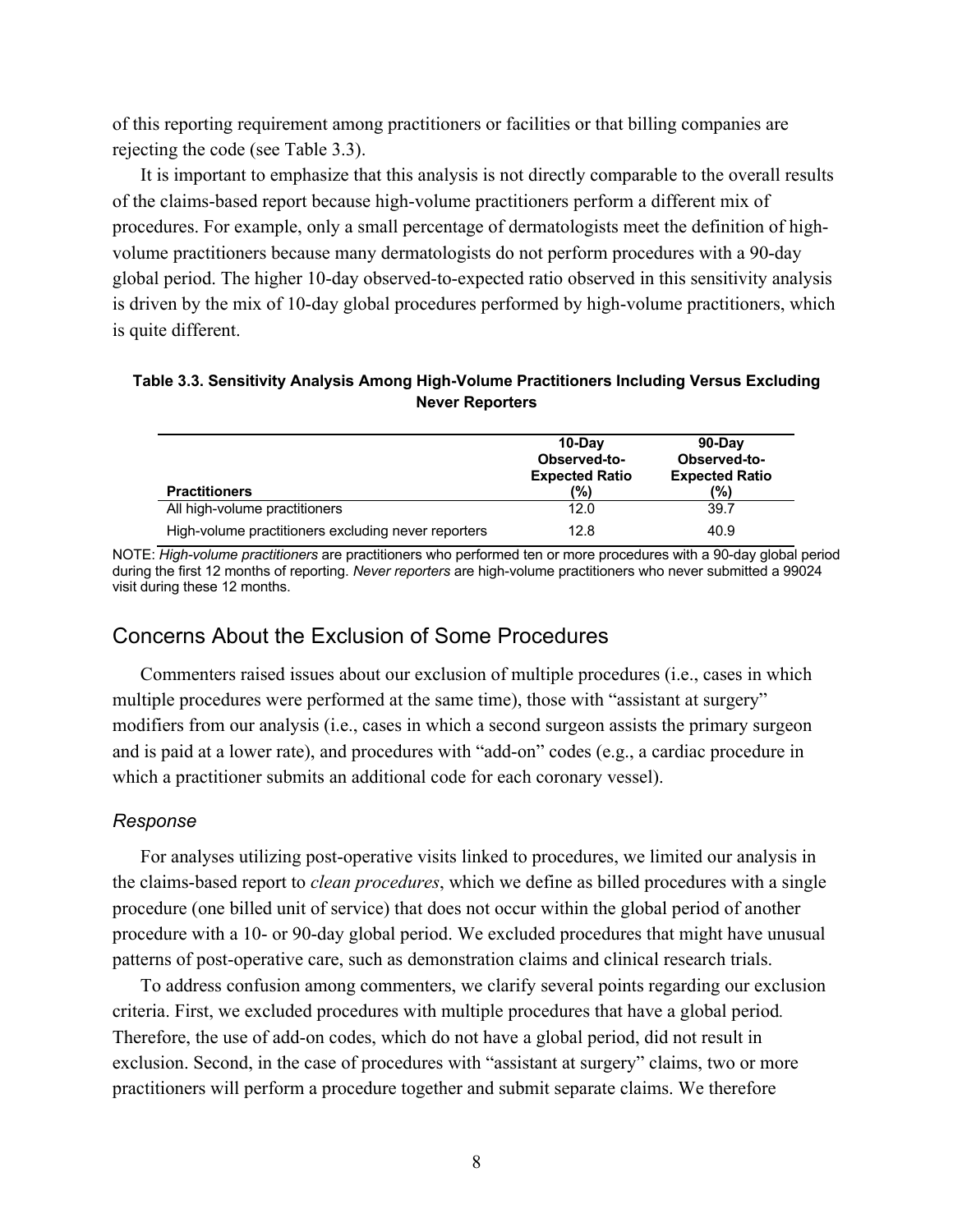included the claim submitted by the primary surgeon and excluded the claim for the procedure(s) with an "assistant at surgery" modifier.

When beneficiaries receive multiple procedures on the same day or over a 10- or 90-day period, it is unclear how to attribute post-operative visits to specific procedures. By focusing on single procedures in our analysis, we are confident that the post-operative visits were linked to the appropriate procedure. We also applied additional exclusion criteria in creating our analytic sample. The underlying motivation was to create a set of clean procedures where the linkage of post-operative visits and procedures was more straightforward. In the claims-based report, we quantified how many procedures were excluded.

The key question is whether these exclusions created bias in the observed-to-expected ratios. In a letter to the editor of the *Annals of Surgery* commenting on our published article (Kranz et al., 2018), Barney and Senkowski (2019) hypothesized that the procedures that were excluded were more complicated or that the beneficiaries who received excluded procedures were systematically sicker and therefore required more post-operative care than those who received the procedures that we analyzed. This could potentially bias the results such that we underestimated the observed-to-expected ratio.

We do not think that this is the case and, if there is bias, we believe that it is toward an overestimation of the observed-to-expected ratio. In unpublished analyses, we found that those who receive the excluded multiple procedures in a day are slightly *less* sick (as captured by the number of comorbidities and 30-day mortality post-procedure) than those who receive a single procedure. Also, the vignettes used by the RUC to develop expected counts of post-operative visits are not specific to Medicare patients. We analyzed the patterns of Medicare patients, who are generally sicker than the rest of the population and therefore likely would require more postoperative care. Both of these issues would bias the results toward an overestimate of the use of post-operative care rather than an underestimate.

#### Concerns About Our Link of Post-Operative Visits to Procedures

Commenters expressed concerns with our methods for matching procedures to HCPCS code 99024 and, specifically, whether certain post-operative visits were excluded. Commenters highlighted our finding that 99024 was reported 15,955 times for 10-day global services in the five days after the end of the global period (days 11 through 15). They reported believing that if these visits were included in our main analysis of clean procedures they would increase the observed to-expected ratio. Additionally, several organizations reported believing that we did not count post-operative visits that were submitted with comanagement modifiers or those submitted by a practitioner other than the operating physician, thereby decreasing the count of postoperative visits.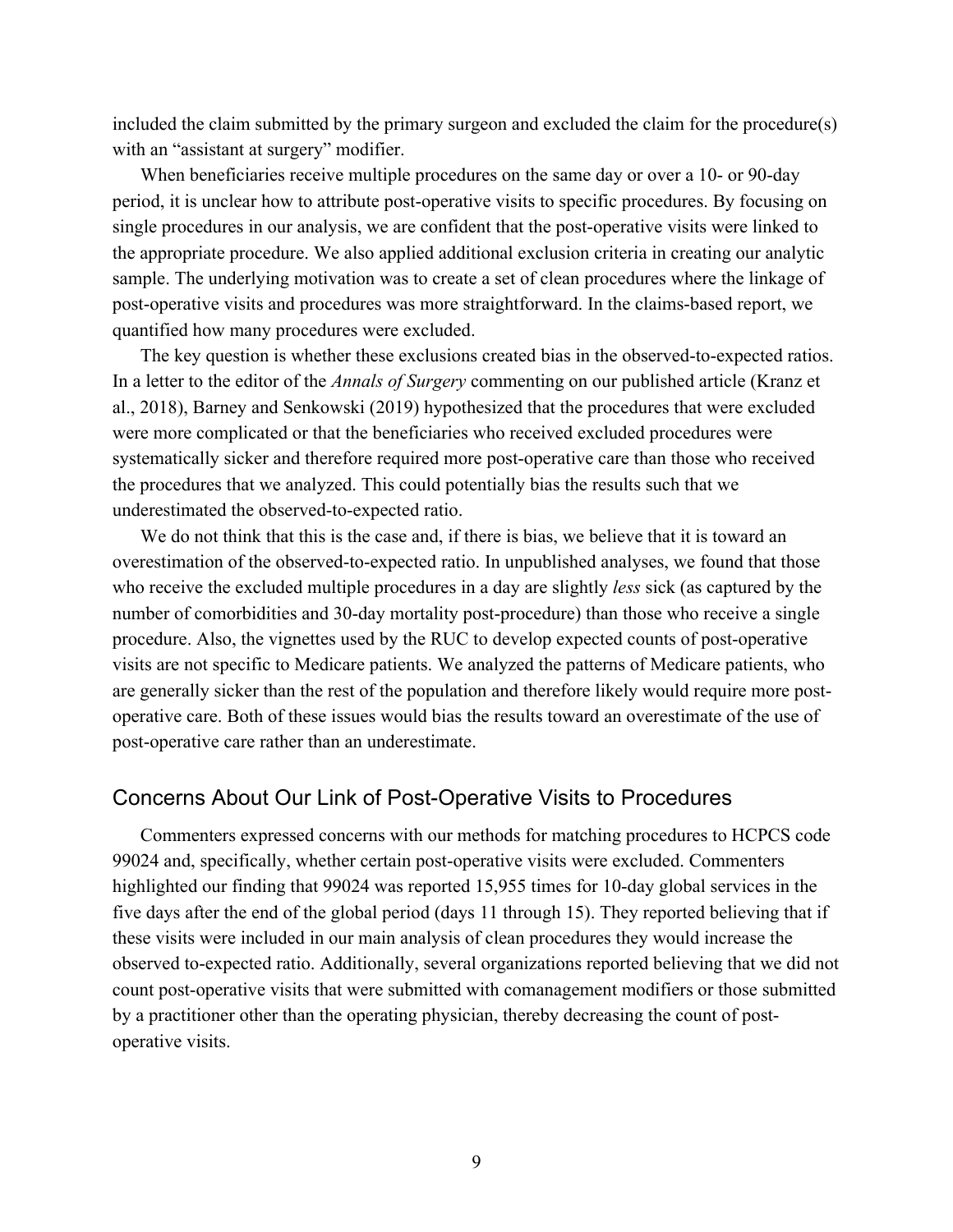#### *Response*

In the claims-based report, we linked procedures and post-operative visits if the date of service for the post-operative visit was during the global period of the procedure. Because the link was based on the beneficiary and dates, the process was inclusive. We included visits performed by the practitioner who furnished the procedure and someone other than the practitioner, including those in another practice. We did not exclude post-operative visits with a modifier for comanagement visits or any other modifier.

In the claims-based report, we also explored how many post-operative visits occur soon after the global period ended. Although the commenters are correct that there were 15,955 visits soon after the 10-day global period, the visits occurred outside of the global period and are therefore billed to Medicare as separate services. It is unclear why commenters believe that they should be included within the 10-day global period. In a new sensitivity analysis in which we included these additional visits, the impact on the observed-to-expected ratio was minimal. Given that so few post-operative visits appear to be provided after 10-day global procedures, adding these post-operative visits increased the observed-to-expected ratio from 4 percent to 6 percent. In both of these cases, the rate is extremely low.

### Concerns Related to the Robust Reporter Sensitivity Analysis

Commenters took issue with our categorization of some practitioners as robust reporters for a sensitivity analysis and, particularly, that we did not include 10-day procedures in the definition.

#### *Response*

Most 90-day procedures likely require at least one post-operative visit. Therefore, we felt more confident using 90-day procedures to identify a group of providers that routinely are providing post-operative care. In contrast, less than 5 percent of 10-day global procedures had any post-operative visits. It appears that for most 10-day procedures, a post-operative visit is not needed or provided during the global period. Defining robust reporters using procedures with 10 day global periods would therefore be flawed.

Commenters also worried that practitioners who started reporting late in the reporting period could still be counted as robust reporters, resulting in an undercount of visits. The pattern of reporting post-operative visits we observed in the 12-month reporting period is not consistent with the idea that many new providers began reporting later in the reporting period (see Figure 3.1 in Kranz et al., 2019). Reporting increased significantly during the initial weeks of required reporting and then plateaued.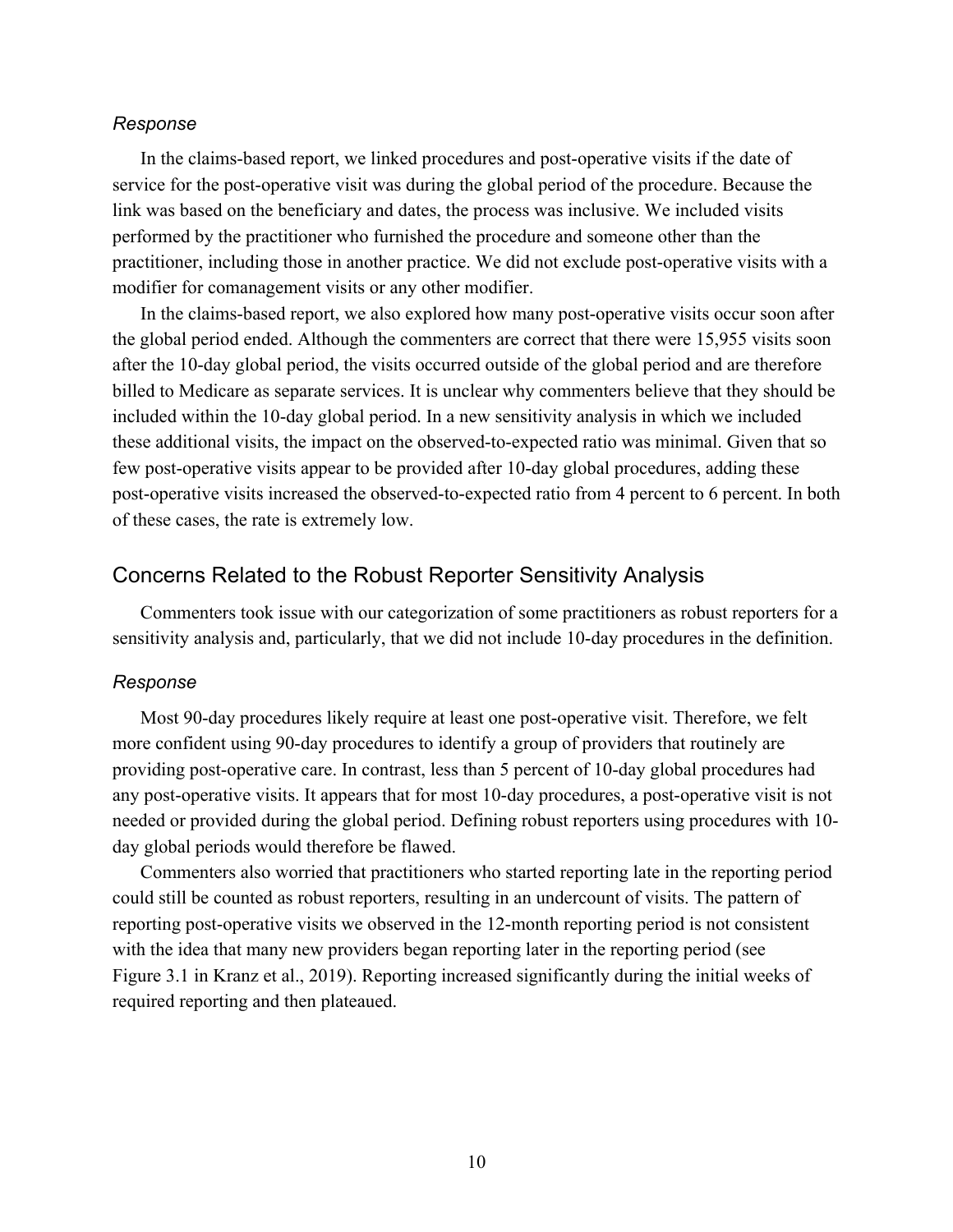#### Concerns About Generalizability

Commenters also raised concerns about the generalizability of our analysis, given that the reporting was limited to practices with ten or more practitioners in nine states. On the issue of practice size, they pointed to an AMA survey that indicates that 54 percent of physicians are in practices with fewer than ten physicians and, for surgical specialties, 64 percent are in practices with fewer than ten physicians.

#### *Response*

CMS chose to exclude practices with fewer than ten practitioners to address concerns from the physician community about reporting burden, particularly for smaller practices. Although the results in our claims-based report obviously are limited to those with ten or more practitioners, it is not clear why practitioners in smaller or larger practices would have substantially different clinical care patterns. The idea that care patterns should not vary based on practice size is reflected in the RUC's use of typical language when valuing a service. The use of "typical" implies a standard of care that does not depend on the size of the practice. Furthermore, the valuation of a given procedure does not vary based on the size of the practice. CMS reimburses the same amount.

The idea that the number of post-operative visits does not vary substantively based on the size of the practice also is supported in our analyses. As seen in the claims report, when we compared practices of ten to 24 practitioners with practices of more than 100 practitioners, the percentage of practitioners reporting post-operative visits and the percentage of procedures with a reported post-operative visit were similar (for example, among 10-day global procedures it was 3.3 percent and 4.1 percent, respectively). This does not support the idea that the use of postoperative care would be different in different-sized practices.

Reporting also was limited to select high-volume, high-cost procedures and practitioners in nine states. Medicare's decision to limit reporting in this manner was consistent with specialty society recommendations. For example, in a letter when CMS first proposed reporting of postoperative visits, the American Urological Association argued that 99024 reporting should be from a representative sample of physicians and be limited to high-volume, high-cost procedures.

The nine states selected by CMS for reporting of post-operative visits were chosen randomly across two strata (size and region), and it is not clear why these states would not be representative of the rest of the country. Indeed, as described in detail in Appendix A of our claims-based report, in a subsection titled "Examining the Representativeness of the Nine-State Subsample," we found the mix of clean procedures and specialties to be similar in the nine states to that in the rest of the country.

In these nine states, the high-volume, high-cost procedure codes for which CMS required reporting accounted for a large majority of procedures with a global period: more than 96 percent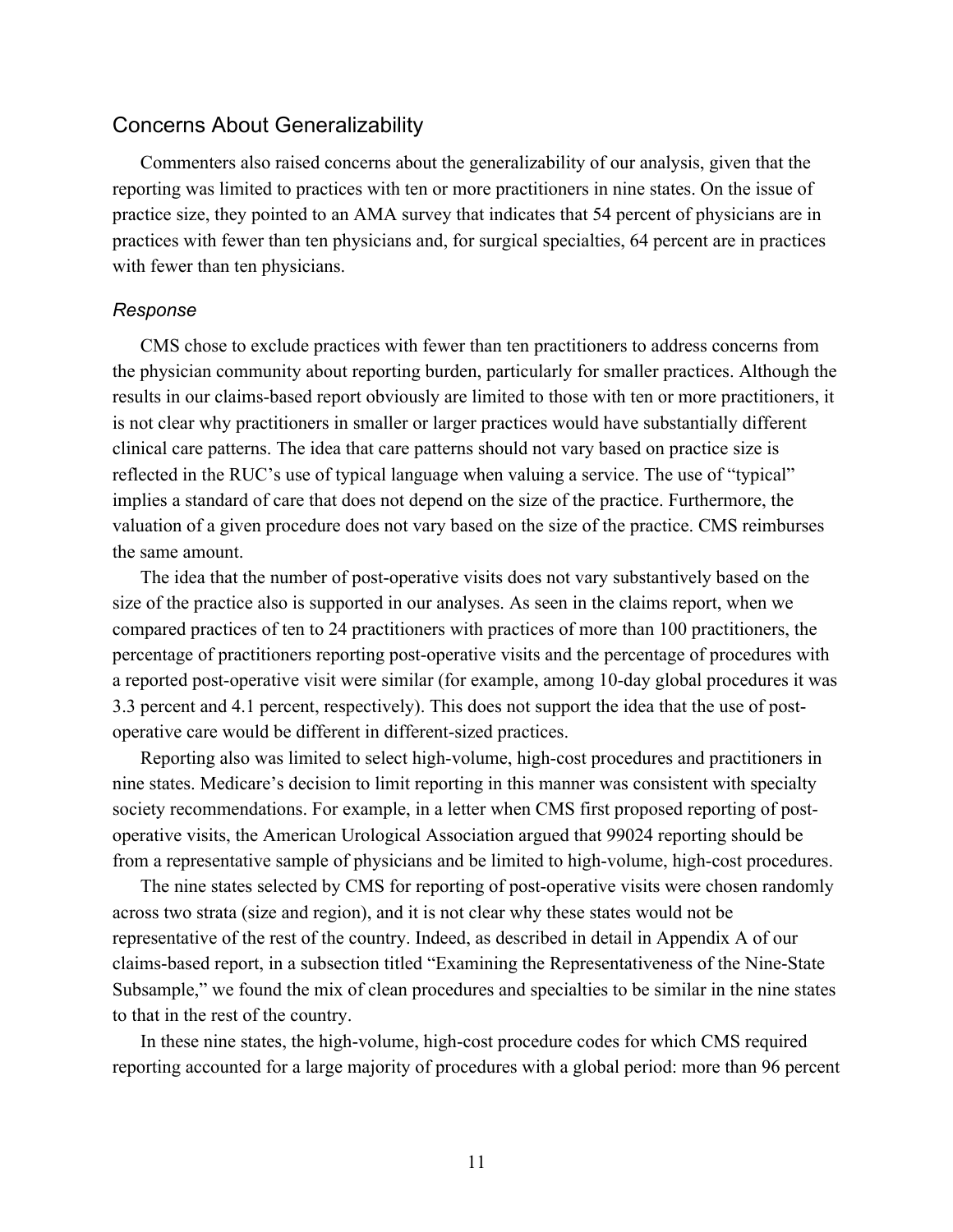of all procedures with 10-day global periods and 86.6 percent of all procedures with 90-day global periods.

#### Concerns About the Methodology for Addressing Half Visits

During the valuation process, the number of post-operative visits is broken down by the type of visit (for example, inpatient visit, intensive care unit visit, and discharge visit from hospital). The number of post-operative visits estimated is usually a whole number. However, for many procedures, the valuation includes a half (i.e., 0.5) visit. Most of these half visits were discharge visits (i.e., HCPCS code 99238), although half visits also were used for other types of postoperative visits. Commenters objected to our inclusion of these half visits in the denominator when we generated the observed-to-expected ratios.

#### *Response*

Our understanding is that the half discharge visit is used in the valuation process for procedures that typically are done in the outpatient facility setting. The premise is that the amount of work required for such a "discharge" is half of what is required for a discharge from an inpatient setting.

Commenters believed that physicians would never report such a visit and, therefore, that our observed-to-expected ratios are too low. Whether this is the case is unclear; it also is possible that the opposite is occurring. When practitioners report on post-operative visits using HCPCS code 99024, they cannot indicate that they performed a half visit; they report whole visits only. If physicians are reporting these post-operative visits, then the observed-to-expected ratios are too high. When we calculated the ratio of observed-to-expected post-operative visits provided, we included half visits in the denominator.

In either case, it does not appear that the way in which these half visits are handled has any substantive impact on our findings. In a new sensitivity analysis, as recommended by commenters, we excluded all half visits from the denominator when we calculated the observedto-expected ratio and the change was minimal (see Table 3.4).

#### **Table 3.4. Sensitivity Analysis of Observed-to-Expected Ratio for Post-Operative Visits Including and Excluding Half Visits**

| <b>Specific Analysis</b>                           | 10-Dav<br>Observed-to-<br><b>Expected Ratio</b><br>(%) | 90-Day Observed-<br>to-Expected Ratio<br>(%) |
|----------------------------------------------------|--------------------------------------------------------|----------------------------------------------|
| Results reported in the claims-based report        | 4.4                                                    | 39.6                                         |
| Results excluding half visits from expected visits | 4.6                                                    | 41.5                                         |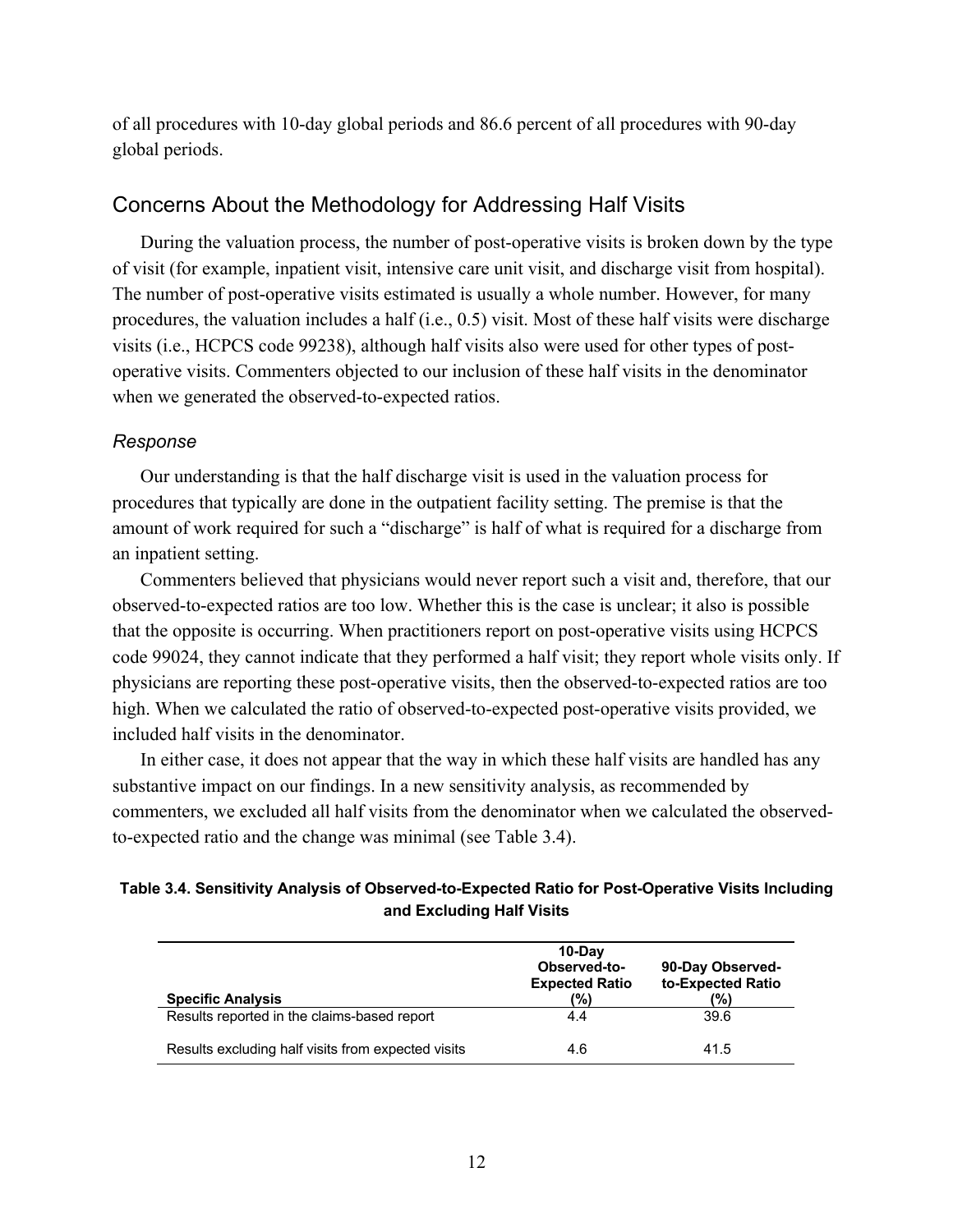# Concern That a Small Number of Codes Drove the Findings

Commenters correctly pointed out that the top three 10-day global codes (17000, 17004, and 17110) are all dermatology codes and account for 65 percent of all 10-day visits reported. The commenters expressed concerns that the 10-day global findings are dominated by these three codes and, as a result, are not representative.

#### *Response*

We disagree with the idea of weighting each procedure the same when generating observedto-expected ratios. To generate representative results, the norm is to use volume-weighted results. If we treated each code equally, it would not be representative of the care that Medicare beneficiaries receive.

To address the concern that these codes, or dermatological codes in general, are driving the findings, we conducted a new sensitivity analysis in which we excluded these three codes and all other dermatological codes with a global period (see Table 3.5). Although there is a slight change in the observed-to-expected ratios, the overall pattern is quite similar. Therefore, it does not appear that these three codes are driving the findings observed.

| <b>Specific Analysis</b>                                                                                                          | 10-Dav<br>Observed-to-<br><b>Expected Ratio</b><br>(%) | 90-Day Observed-<br>to-Expected Ratio<br>(%) |
|-----------------------------------------------------------------------------------------------------------------------------------|--------------------------------------------------------|----------------------------------------------|
| Results reported in claims-based report                                                                                           | 4.4                                                    | 39.6                                         |
| Sensitivity analysis excluding all dermatological<br>procedures with a global period (codes that are in the<br>10021-19499 range) | 5.5                                                    | 40.3                                         |

#### **Table 3.5. Sensitivity Analysis Excluding Dermatology Codes with a Global Period**

# Comments About the Attribution of Procedures to Specialties

Commenters were unclear about how procedures and associated post-operative visits were attributed to specialties. Specifically, they noted that in the revaluation report, there were 10-day global procedures performed by cardiac or thoracic surgeons (see Table 4.5 in Mulcahy et al., 2019). The commenters argued that there are no 10-day global procedures on the list that those surgeons would typically perform.

#### *Response*

Specialty designation was determined by the specialty indicated in the claims data. The practitioner performing the visit had a specialty code of either cardiac or thoracic surgery. The top five 10-day procedures done by thoracic and cardiac surgeons seem quite consistent with the scope of their specialty; they involve central venous catheter placement, drainage of hematomas,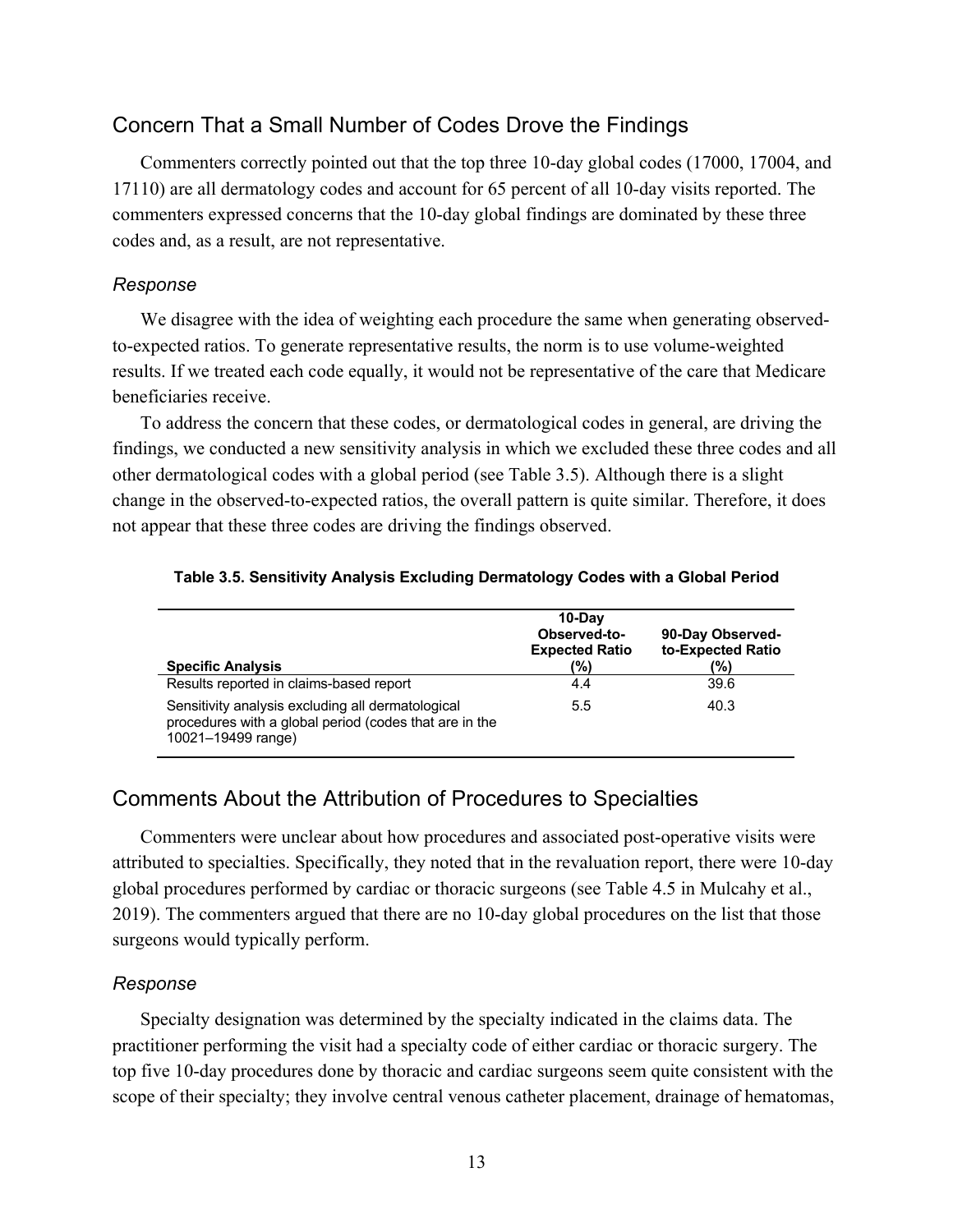or complex wound drainages. Although it likely is correct that cardiac and thoracic surgeons perform only a small percentage of each of these procedures, we believe that performing these procedures would be consistent with the scope of care for their specialties.

The specialty of the performing practitioner has no impact on the valuation of a procedure. The data were broken down by specialty only for the interest of readers of these reports. It is common for specialty societies to request data broken down by specialty so that they can focus on the impact of a policy change on their membership.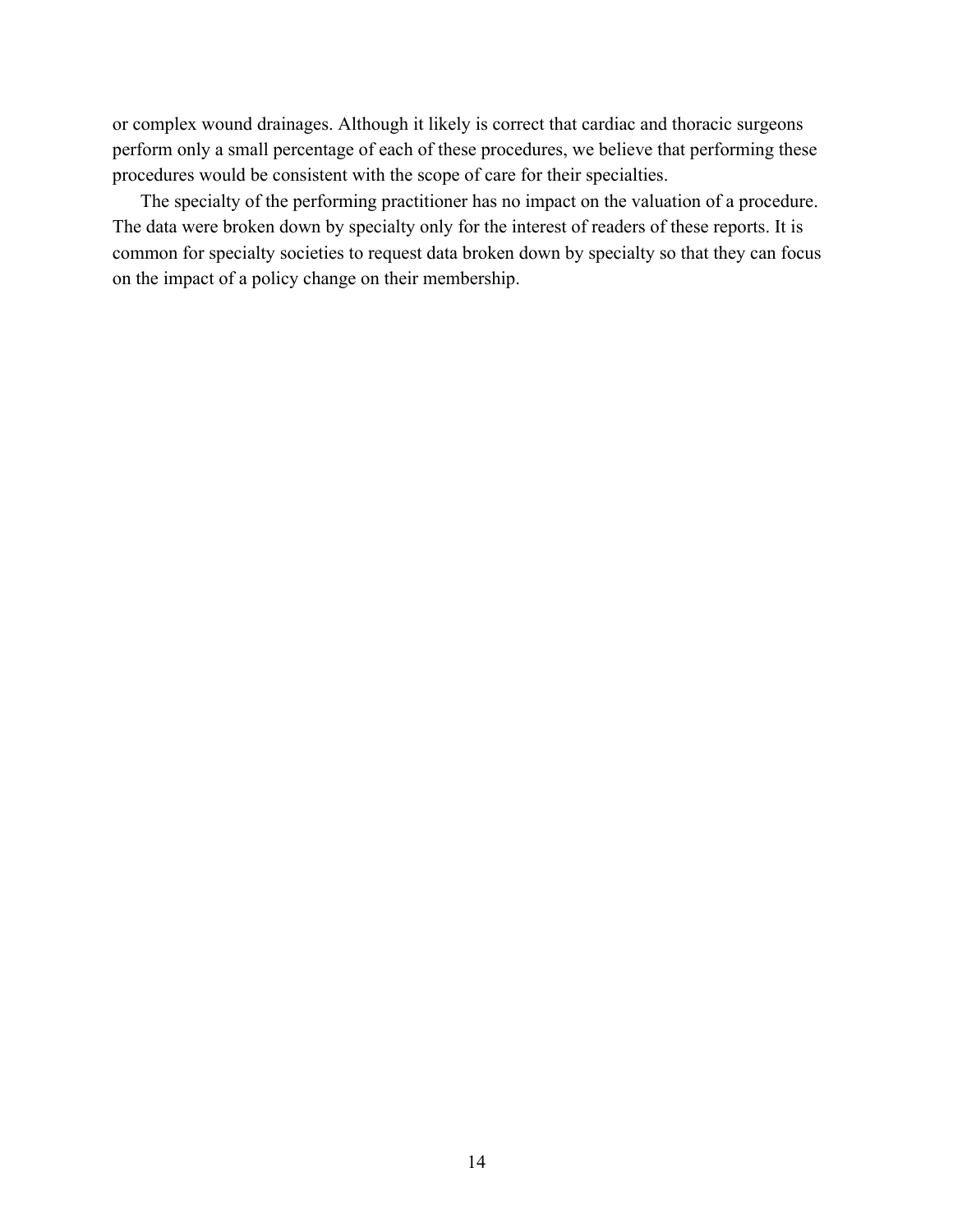CMS received several comments on the RAND team's survey report (Gidengil et al., 2019). In this chapter, we respond to the comments about the survey report and group them by theme.

#### Potential Bias Because of the Provision of Complete Sample Surveys

One commenter raised a concern about the potential bias associated with providing hypothetical examples of completed surveys to help respondents understand the scope of what was being asked of them. The commenter suggested that blank surveys could have been provided instead, thus avoiding risk to the integrity of the survey data.

#### *Response*

We carefully weighed the benefits and drawbacks of providing a completed survey as an example. The rationale for providing completed sample surveys came from specific feedback received during both the pilot phase and final fielding of the survey. Respondents wanted to better understand the scope of what they would be asked to do. Although this could, in theory, affect survey responses, we have no evidence to indicate that responses were affected.

#### Accounting for Nurse Practitioner and Physician Assistant Time

Commenters identified an issue with counting NP and PA survey data as staff time. Specifically, the concern was that under the "incident to" and split/shared evaluation and management (E&M) services Medicare rules, NP/PA time should be used with the work of the physician to select the level of the visit if the requirements for "incident to" are met and the patient is an established patient. One commenter stated that, if NP/PA time were included with physician time, the estimates for hip arthroplasty and wound repair would have been closer to the CMS Physician Time File estimates.

#### *Response*

The way in which we addressed NP/PA time is a limitation of our study. We included visits where a patient was seen by a physician and excluded those where only an NP/PA was involved. NP/PA time could be considered with physician time when selecting the level of the visit. We did not include NP/PA time with physician time for multiple reasons. First, we relied on physician report of NP/PA time, which could be difficult to estimate during the times that the NP/PA was not with the physician. Second, we could not easily measure in a survey how much NP/PA time overlapped with physician time. For example, if, during a single visit, an NP saw the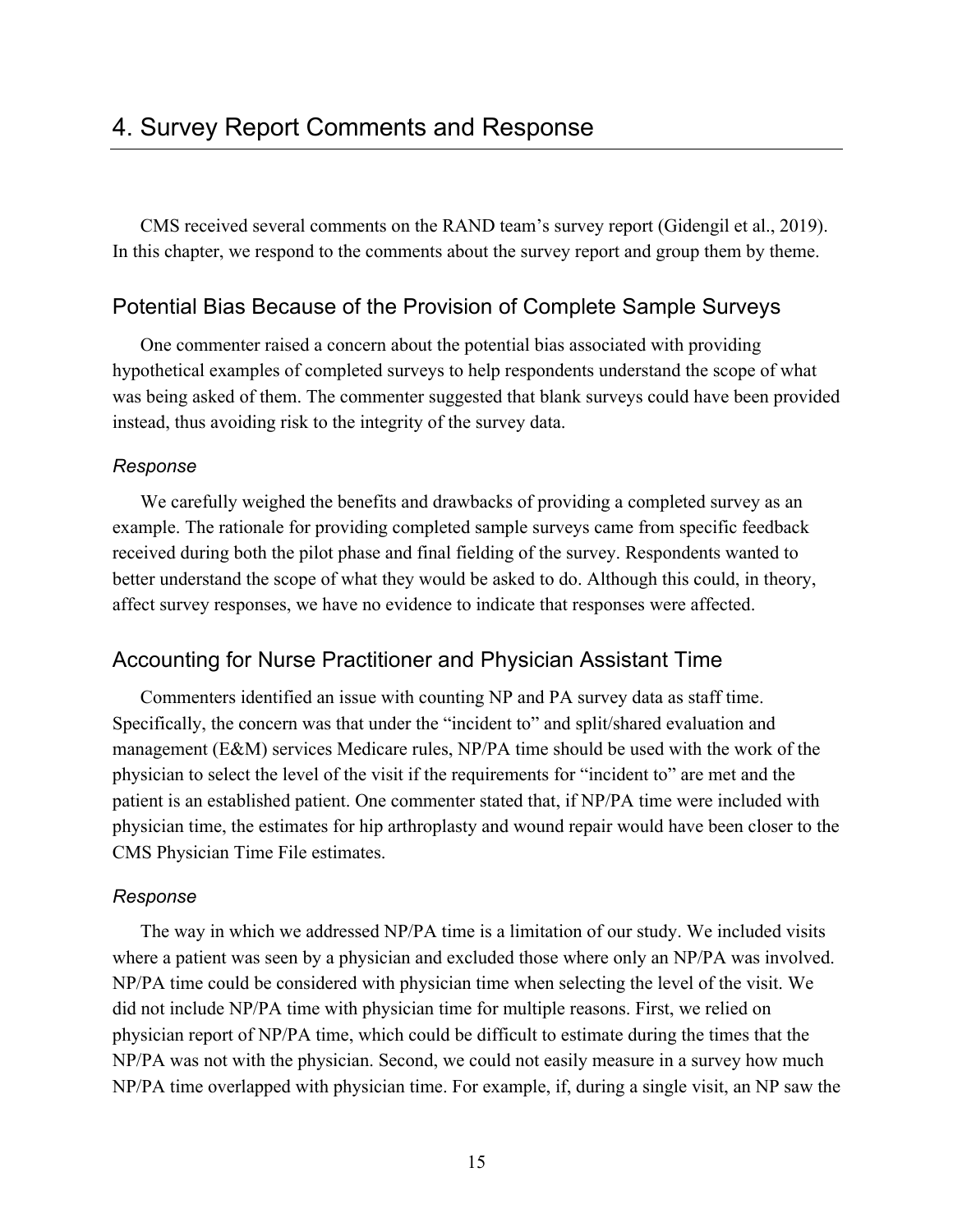patient both without the physician and with the physician, it is unclear whether the NP time that overlaps with the physician time should be counted. Given that this survey included only visits in which the physician personally saw the patient, we believe that physicians and NPs/PAs might have seen a patient at the same time more often than in a typical visit in which NP/PAs are involved. In such instances, there is no clear guidance on how to calculate the level of the visit because time is not the sole determinant of the level.

In light of these complexities, we included NP/PA time under staff time. Given how little is known about the provision of post-operative surgical care during the global period, the information collected about NP/PA contributions was an important first step. As the role of NP/PAs in the provision of surgical care evolves, this would be a key area for future study.

# Concern About Not Including Pre- and Postservice Times in the CMS Physician Time File Comparison Analysis

One commenter identified a concern related to how we analyzed time spent by the respondent on the patient's care before and after the date of the encounter. Although we included all time spent on the day of the visit (regardless of whether it occurred before or after seeing the patient), the commenter stated that "the current pre-service and post-service CMS times are not specific to the day of service." The commenter suggested that it would have been more appropriate to include the time before and after the visit in the comparison with the CMS Physician Time File.

#### *Response*

There is ambiguity as to how the timing of pre- and postservice work should be considered. Intraservice time is quite clear: It is time spent face-to-face with the patient and/or family on the day of the visit. However, the time horizon for preservice and immediate postservice work for E&M visits is unclear (e.g., on the same date of service, within a window of one day, or three days from the visit date of service). Without a clearer description of the timing of pre- and postservice work, there is a risk that time could be double-counted (i.e., time spent between visits could count as a postvisit to the first visit and a previsit to the second visit). Therefore, we assumed that pre-, intra-, and postservice time took place on the day of the visit. Given the relatively small share of total minutes that are for preservice work and immediate postservice work and the types of activities that fall into these categories (e.g., reviewing notes), we assume that a large share of preservice and immediate postservice effort is on the day of the visit itself. Based on feedback from physicians during interviews we conducted when developing the survey, we also collected data on the non–face-to-face time spent on the days prior to and after the encounter to gain a better understanding of time spent caring for the patient, even if not on the day of service. With the proposed change in defining intraservice time for E&M visits from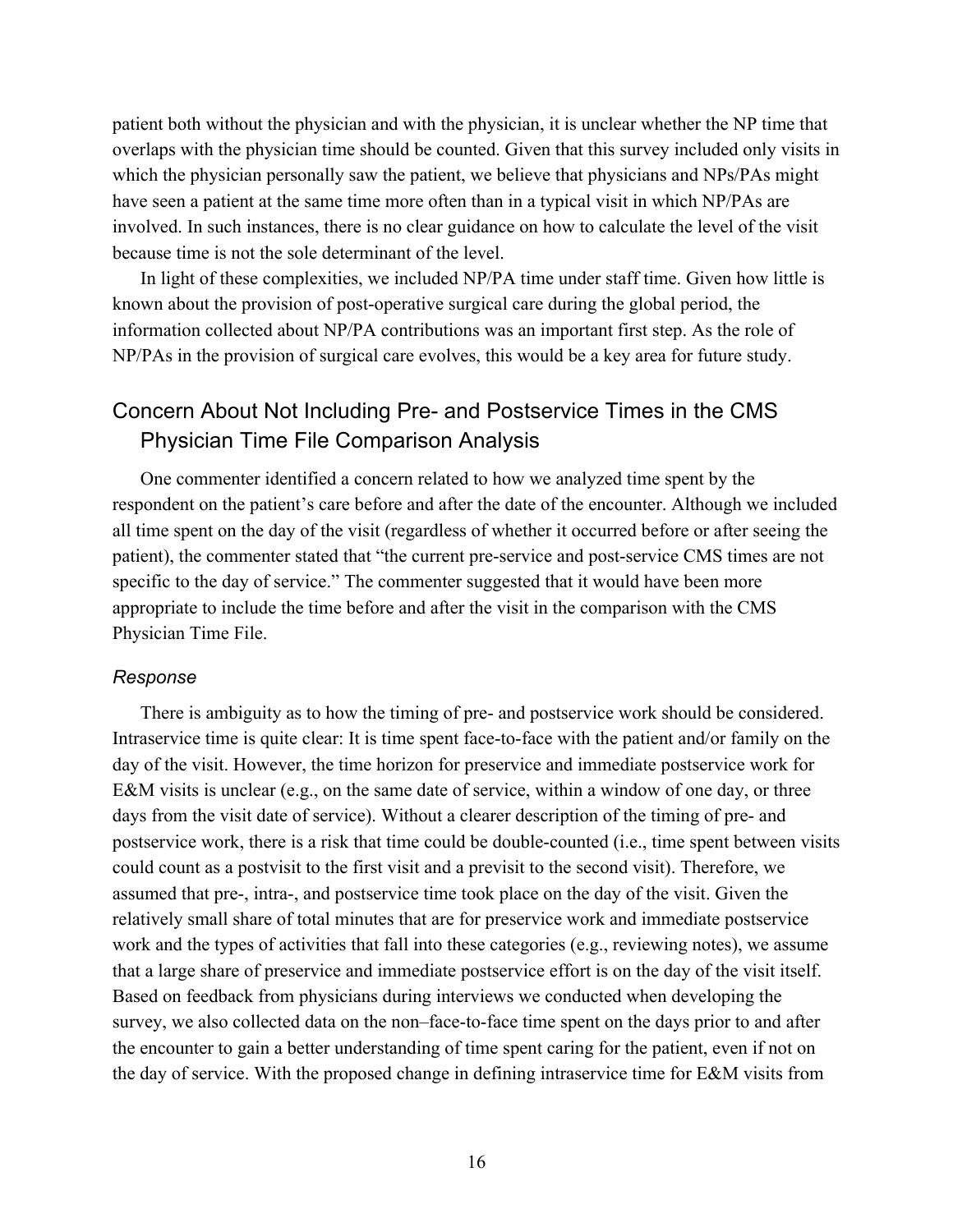the RUC (to include three days prior to the visit and seven days afterward), future surveys might need to restructure how information about time is collected (see AMA, 2019).

#### Potential for Disproportionate Reporting of Certain Types of Visits

Respondents were asked to provide survey data on five post-operative visits. Another concern raised was that these five visits could have been disproportionately representative of only one or two types of visits (e.g., the first hospital visit or first office visit) and therefore not representative.

#### *Response*

We put a great deal of thought into how we approached asking respondents to report on visits because we wanted the reported visits to be as representative as possible. Each respondent was asked to provide information on five post-operative visits during the survey window starting on a particular day. Respondents could choose to submit information on consecutive post-operative visits (e.g., during a clinic session or inpatient rounds) or on every second or third post-operative visit, depending on what was most convenient for them and their staff. Regardless of whether the respondent chose to report on consecutive visits or every second or third post-operative visit, we asked that they report on visits as they happened over the course of their day(s), not the visits over a particular patient's post-operative course. We asked respondents to report in this way to ensure that they could report on visits in a timely way within the survey window (versus following a patient for weeks to ensure enough visits). We also wanted respondents to report on as random a sample as possible (both in terms of patients and time of day) while balancing the complexity of the survey effort. If visits are distributed randomly over the course of a day or days, then the five visits should be representative. For more detail, we refer any interested readers to "Survey Refinement and Final Structure" in Chapter 3 of the survey report (Gidengil et al., 2019).

#### Concerns About the Usefulness of the Report's Findings

Several commenters raised concerns about the usefulness of the findings summarized in the report. Two commenters stated that the new E&M office visit coding structure will render the report's findings less useful. Another stated that the limitations we acknowledged in the report mean that no conclusions can be drawn from the work.

#### *Response*

We believe that our findings are an important contribution to CMS's understanding of postoperative visits for the three procedures included in our study. We agree that the new coding structure might have implications for related surveys to be fielded in the future. However, for our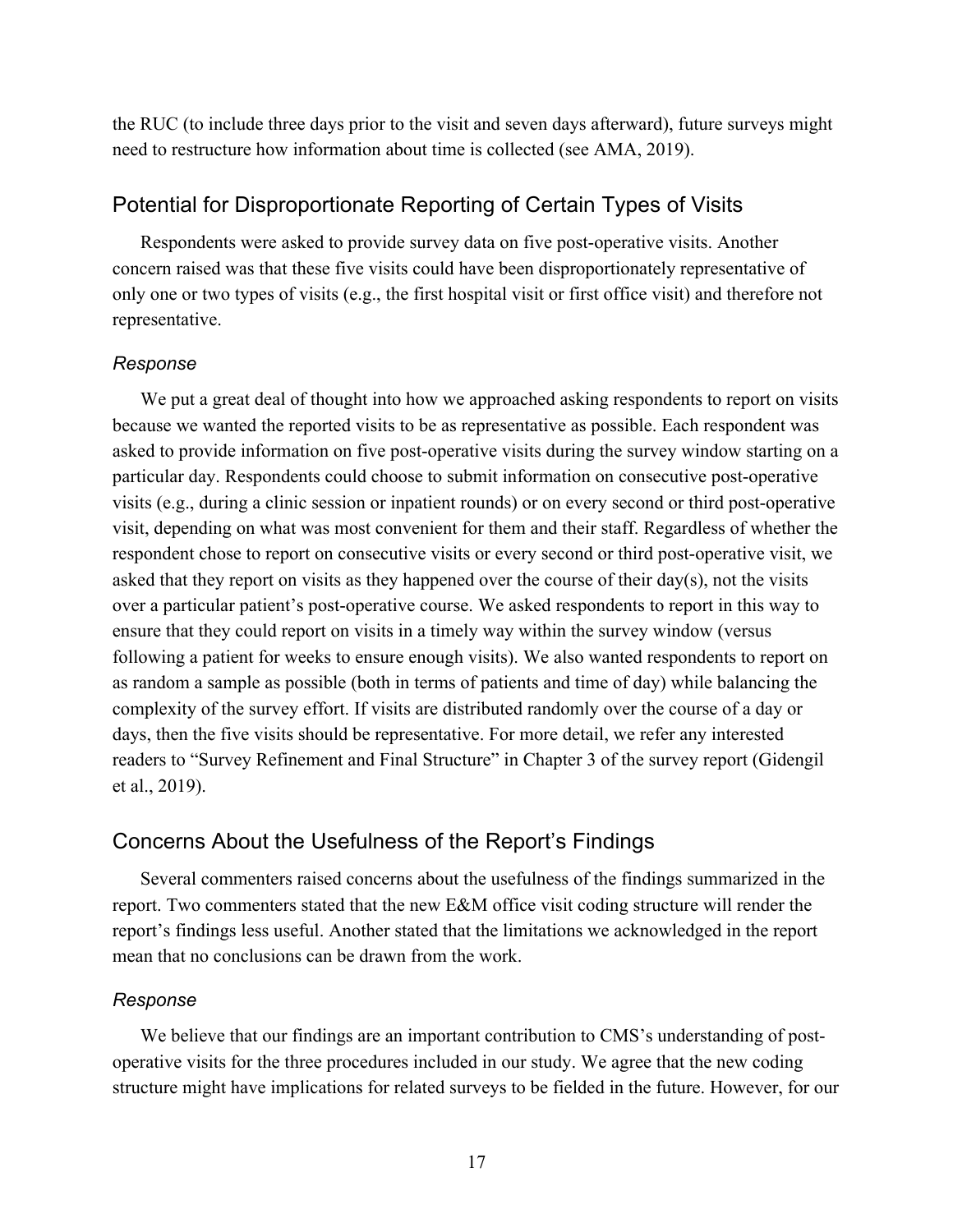study, it would have been impossible to ask respondents to provide information relative to the new E&M office visit coding structure because this coding structure did not exist at the time of the survey. Furthermore, the valuation of the procedures included in our study was under the existing E&M office visit structure and RVU values.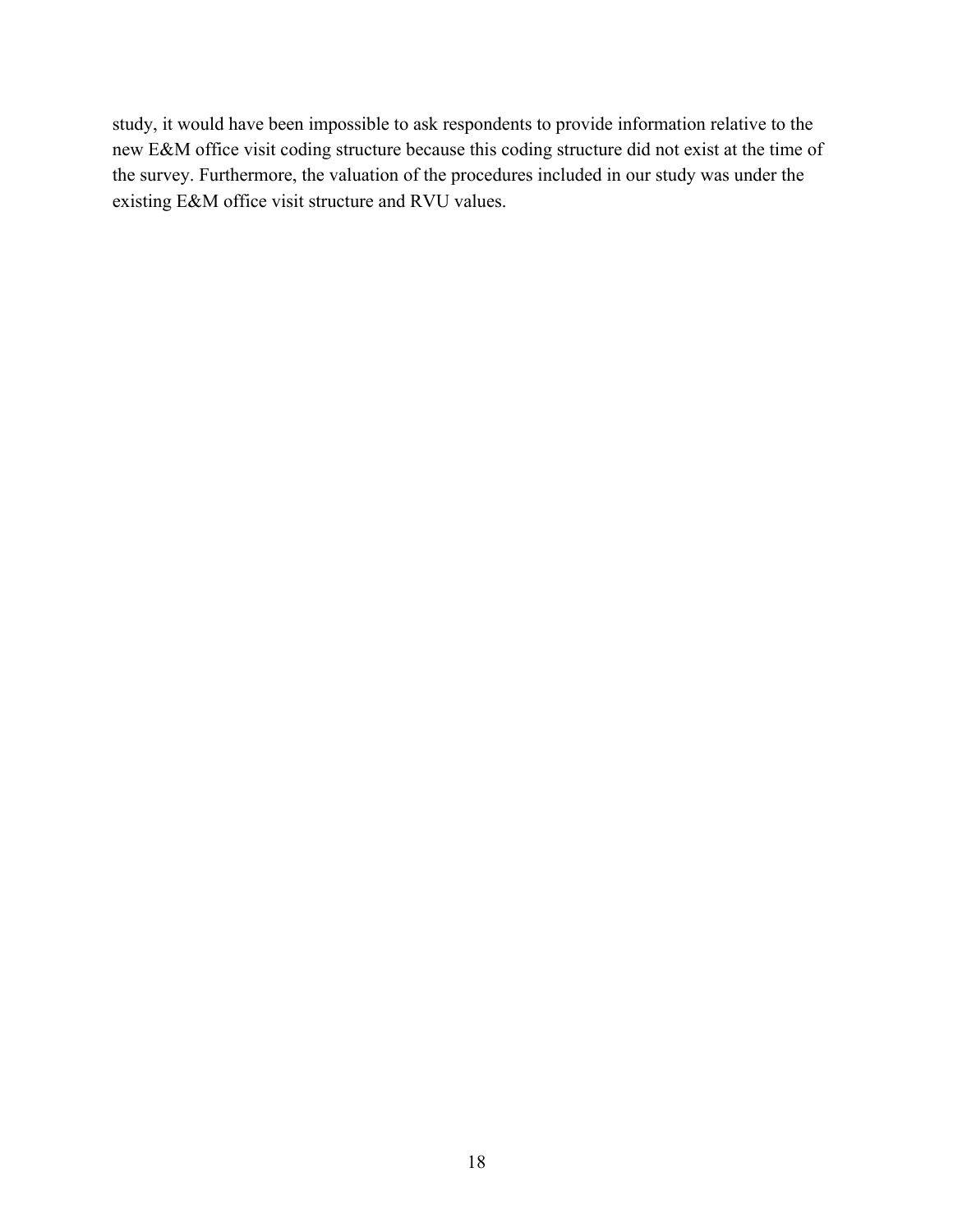Commenters also expressed concerns about RAND's revaluation report (Mulcahy et al., 2019). We address those concerns in the following sections.

### Concerns Related to Source Data

Several organizations repeated comments related to the claims-based data when expressing criticism of the revaluation report. To the extent that post-operative visits were underreported to CMS, the use of summary statistics based on data collected via claims-based reporting could result in reductions in valuations that are too large. Commenters asserted that because "no specialty achieved a 100-percent participation rate, all codes included in the study would have been undercounted in the study to some extent."

#### *Response*

In Chapter 2 of this report, we address these comments in detail. In brief, our extensive sensitivity analyses suggest that most proceduralists actively reported post-operative visits. Furthermore, our main finding that a large share of expected post-operative visits was not reported holds, even after making extensive allowances to exclude potential nonreporters and underreporters.

Even with potential underreporting, we believe that the claims-based data offer a more robust and objective view into the number of post-operative visits actually furnished within global periods compared with information available via RUC surveys. We do not believe that any data collection effort could have expected a 100-percent reporting rate. CMS decided to require reporting from only relatively larger practices in a sample of nine states and not to impose a payment penalty to limit the burden on respondents.

In discussing criticisms of the underlying claims data, it is important to compare those data with the primary form of data collection used in the current valuation process—the physician surveys used by the RUC. In these physician surveys, the sample sizes are sometimes quite small and the median response rate across these surveys is less than 3 percent (U.S. Government Accountability Office, 2015). The much larger sample sizes and much higher response rates in claims-based reporting and the RAND survey support their importance in informing the valuation process.

#### Overarching Concerns with the Reverse Building Block Approach

Some commenters disagreed with our valuation methodology based on the reverse building block approach. The organizations noted the potential conflict between the reverse building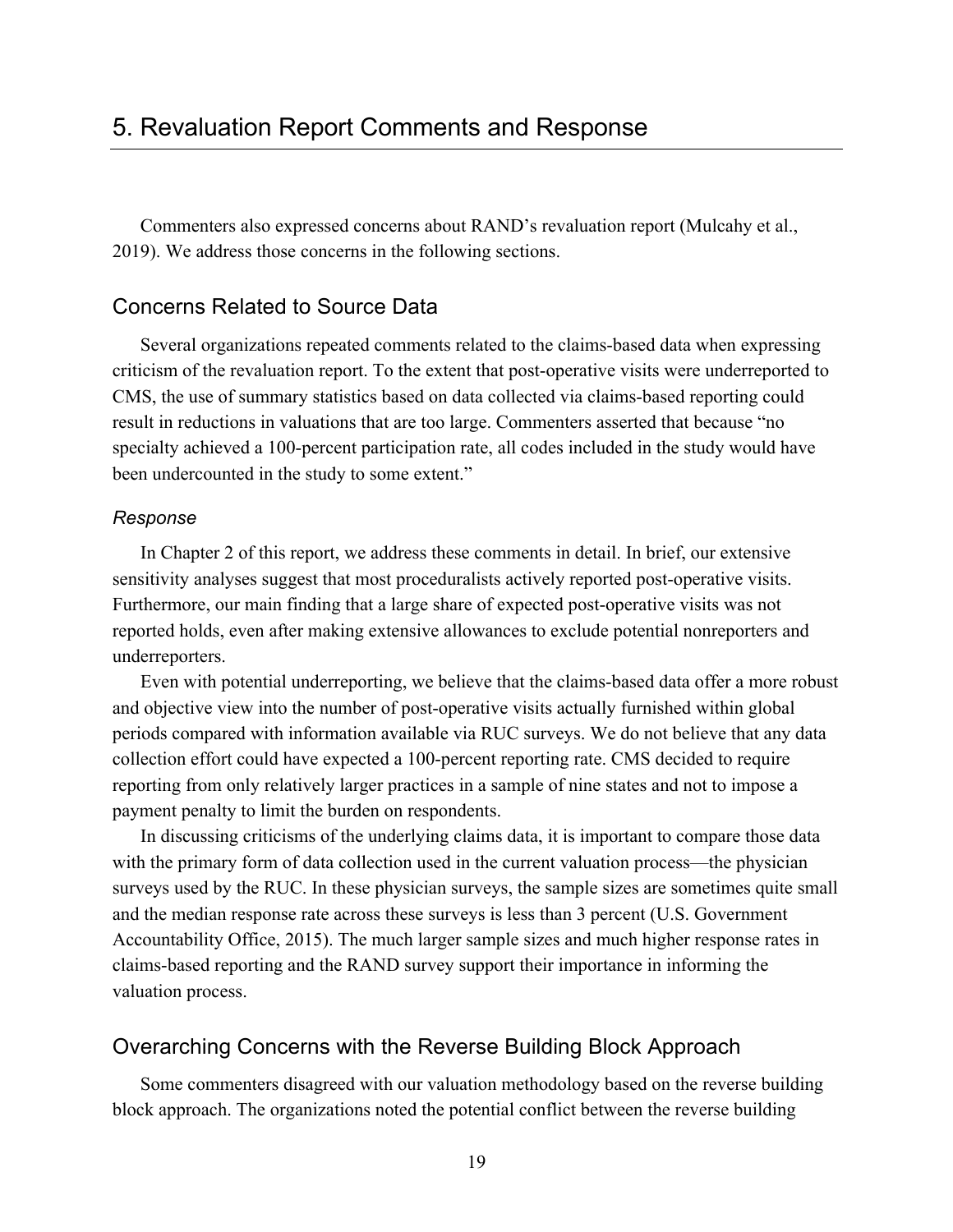block approach and estimates of total work obtained via magnitude estimation, the process used by the RUC and specialty societies where survey respondents are asked to provide work estimates for the entire global surgery (including post-operative visits) rather than build a valuation from the bottom up based on individual components under the building block approach.

#### *Response*

We used a reverse building block approach to develop updated valuations for procedures with 10- and 90-day global periods based on the number of observed rather than assumed postoperative visits. This approach involved two steps:

- 1. determining the work RVUs and practice expense inputs associated with post-operative visits given current assumptions (i.e., the number of visits listed in the Physician Time File) on the number of post-operative visits
- 2. subtracting a share of these work RVUs and practice expense inputs in proportion to the share of post-operative visits that were assumed to occur under the current valuation but were not reported.

We think that any discussion of valuation must consider both the reverse building block and magnitude estimation frameworks. Chapter 3 of the revaluation report includes a thorough discussion of both approaches, in which we note the intrinsic disconnect between the building block approach and estimates of total work from magnitude estimation (Mulcahy et al., 2019).

Although the RUC and other organizations oppose the reverse building block approach to reduce valuations, they appear to support the building block framework as an approach to *add* rather than *subtract* work RVUs to global service valuation. For example, the RUC's and other organizations' comments on the 2019 Physician Fee Schedule Proposed Rule strongly recommended that CMS increase valuations for global services with bundled post-operative visits to reflect increases to the valuation for individual E&M visits. If total work RVUs estimated through magnitude estimation are accurate, there should be no need to update valuations in this way.

Relatedly, we believe that the reverse building block approach is already applied by CMS in practice. CMS receives information related to estimated total work RVUs determined through magnitude estimation and other information on components of total work (for example, the number of post-operative visits that typically occur and the time involved) from the RUC. Using this component information, CMS adjusts total work prior to publishing the Physician Fee Schedule. When this occurs, we assume that CMS is using the building block framework.

In the revaluation report, we stressed that our results should be used as a starting point for further discussion on revaluation. We noted in Chapter 6 of the revaluation report that CMS should consider hybrid approaches that only partially implement the reverse building block approach (Mulcahy et al., 2019). We also noted that, regardless of approaches that CMS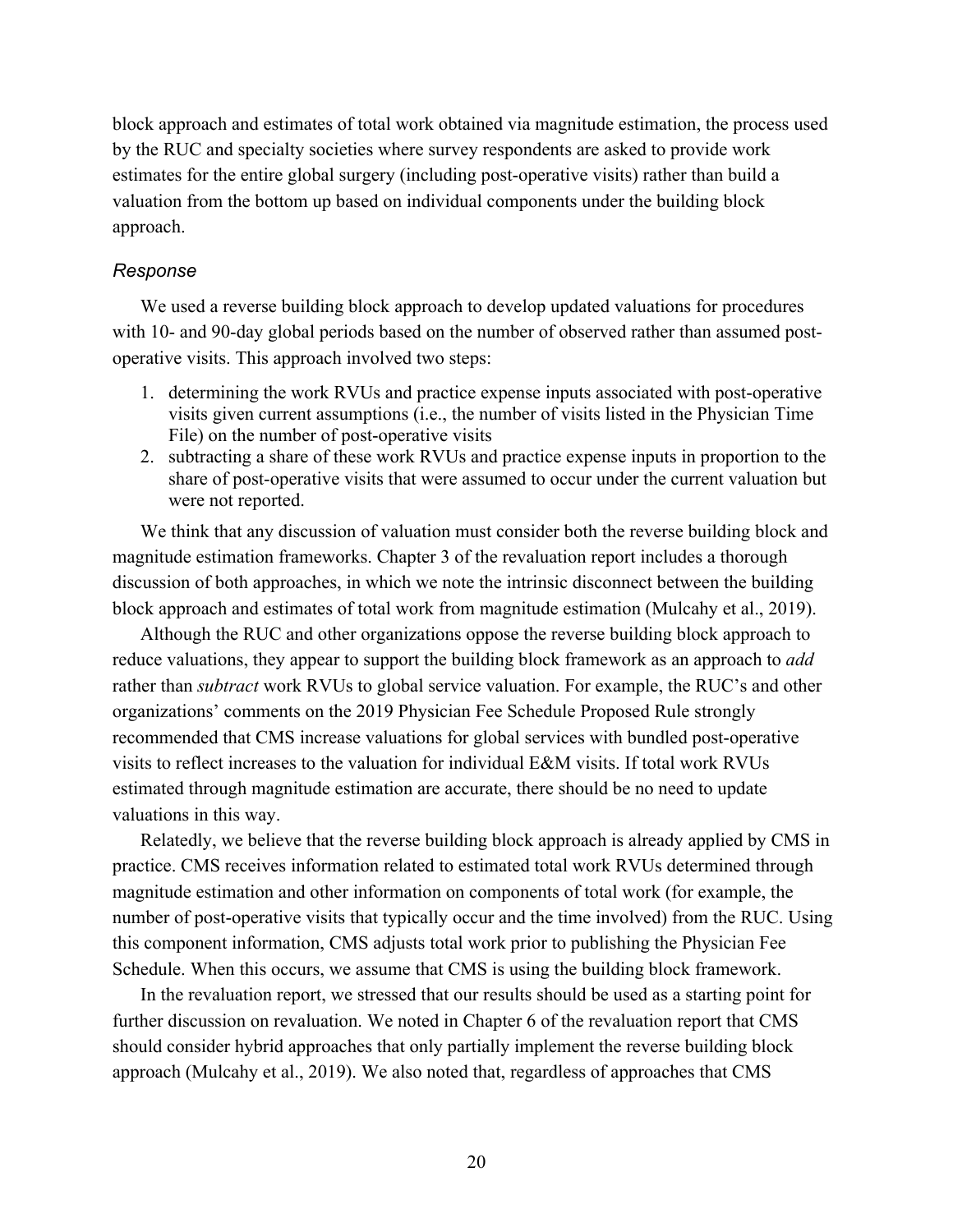considers in the future, the RUC could revalue procedures for which the resulting work RVUs appeared incorrect.

A broad revaluation of *all* procedures using the current RUC approach likely would require significant time and effort. Furthermore, as described earlier, the outcome of the recent RUC revaluation of cataract surgery was very close to the outcome from our application of the reverse building block approach. Rather than broadly revaluing all procedures, the RUC could focus on individual cases where the reverse building block approach results in work RVUs that are clearly problematic.

#### Concerns Related to the RAND Team's Use of Median Visits

Some specialty societies questioned why we used the median post-operative visit counts rather than means for our main results.

#### *Response*

We used the median rather than the mean of reported post-operative visits intentionally because the median as a summary statistic is less sensitive to outliers. The median of reported post-operative visits is likely to be affected by outlier procedures with very few (or no) visits or with many post-operative visits. Our report includes adjusted work RVU results using a variety of other summary statistics. We found that the results were broadly similar regardless of which statistic was used (for example, we estimated reductions in work RVUs of 68, 71, and 73 percent using the modal count of visits, median visits, and mean visits).

We believe that the AMA and RUC mistakenly assumed that we applied the overall result from the claims-based report—that 4 percent of post-operative visits for procedures with 10-day global periods and 39 percent of post-operative visits for procedures with 90-day global periods were reported—to revalue procedures. In reality, we did not use the aggregate, summary statistics but rather used procedure code–specific statistics on the share of visits that were reported (rather than expected) for our analyses.

#### Concern About Not Using Robust Reporters for the Analysis

The AMA, RUC, and other commenters questioned why we did not use the robust reporter group from the claims-based report for this analysis and why we did not exclude practitioners and procedures for which there were no reported visits. They argued that there should always be at least one post-operative visit for procedures with 90-day global periods in particular, and, by including cases in which there were no reported visits in our analysis, our revaluation results are biased downward.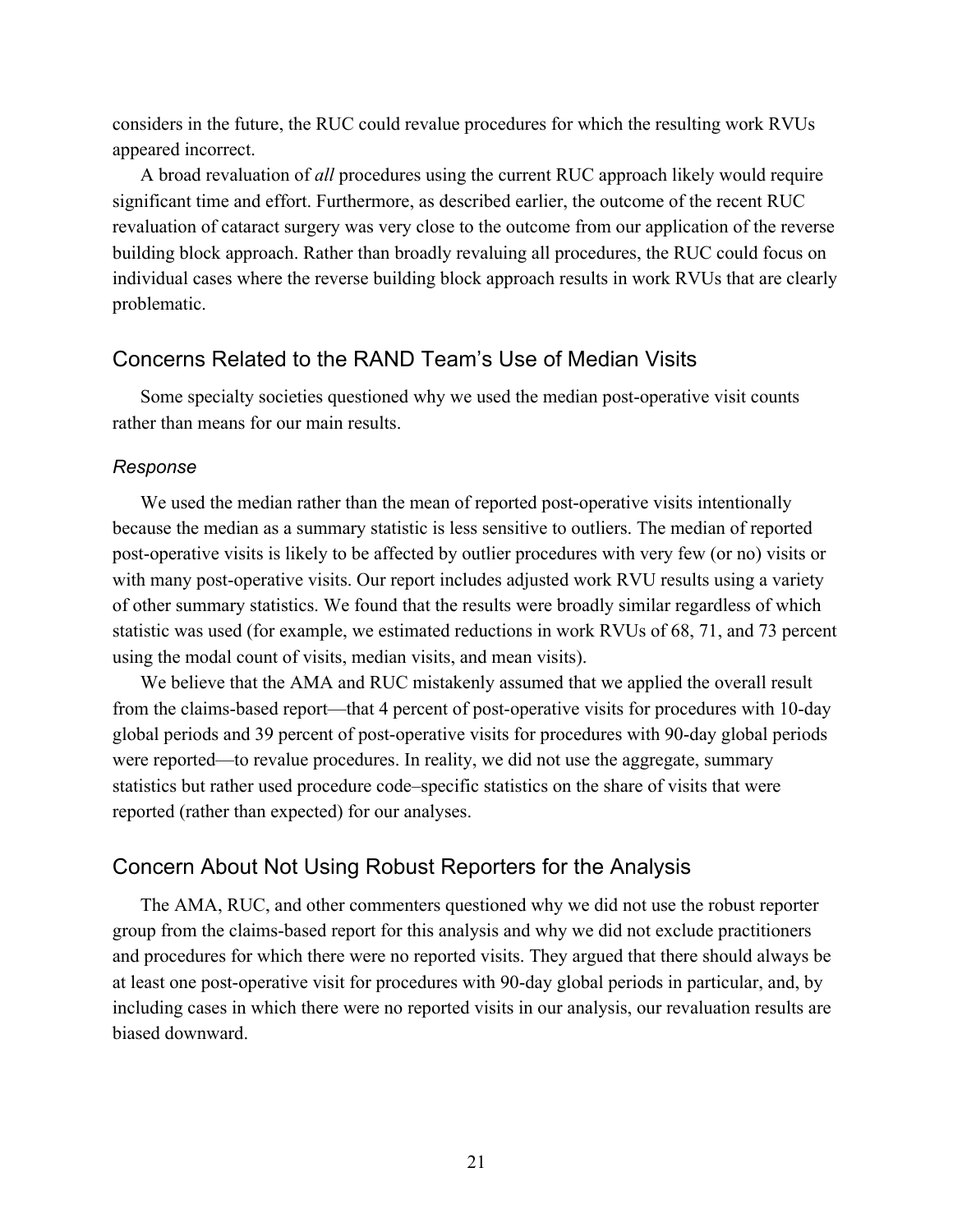#### *Response*

We pursued the robust reporter sensitivity analysis primarily as a way to assess whether there were systematic concerns with underreporting of post-operative visits. Although our observedto-expected ratios (i.e., the share of expected post-operative visits that were reported to CMS) increased when we limited our analysis to robust reporters, this increase was expected because our approach to select robust reporters excluded practitioners that reported no or few postoperative visits. We believe that it would be inappropriate to use this robust reporter cohort for the broader purpose of the revaluation report. As noted earlier in our response to comments on the claims-based report, the majority of procedure-focused practitioners reported some postoperative visits to CMS and the number of visits reported to CMS was relatively constant over time after reporting was required.

A 90-day procedure without any reported post-operative visits does not necessarily mean that no post-operative care occurred. Post-operative care might have been provided by another practitioner (e.g., one in another specialty in the same practice or another practice) and the postoperative visit might have been billed separately as an E&M visit. The key issue from the perspective of CMS is whether a visit occurred that would have fallen under Medicare's global payment policy.

# Calculation of Post-Operative Times

The RUC raised the concern that we calculated post-operative times incorrectly. They noted that we stated that we "computed the total post-operative visit time by subtracting pre- and intraservice time from the total physician time."

#### *Response*

This was an error in the text of the report that has been fixed; it was not an error in our methods. We did, in fact, calculate post-operative time by subtracting preservice time, intraservice time, and immediate post-operative time from the total physician time reported in the Physician Time File.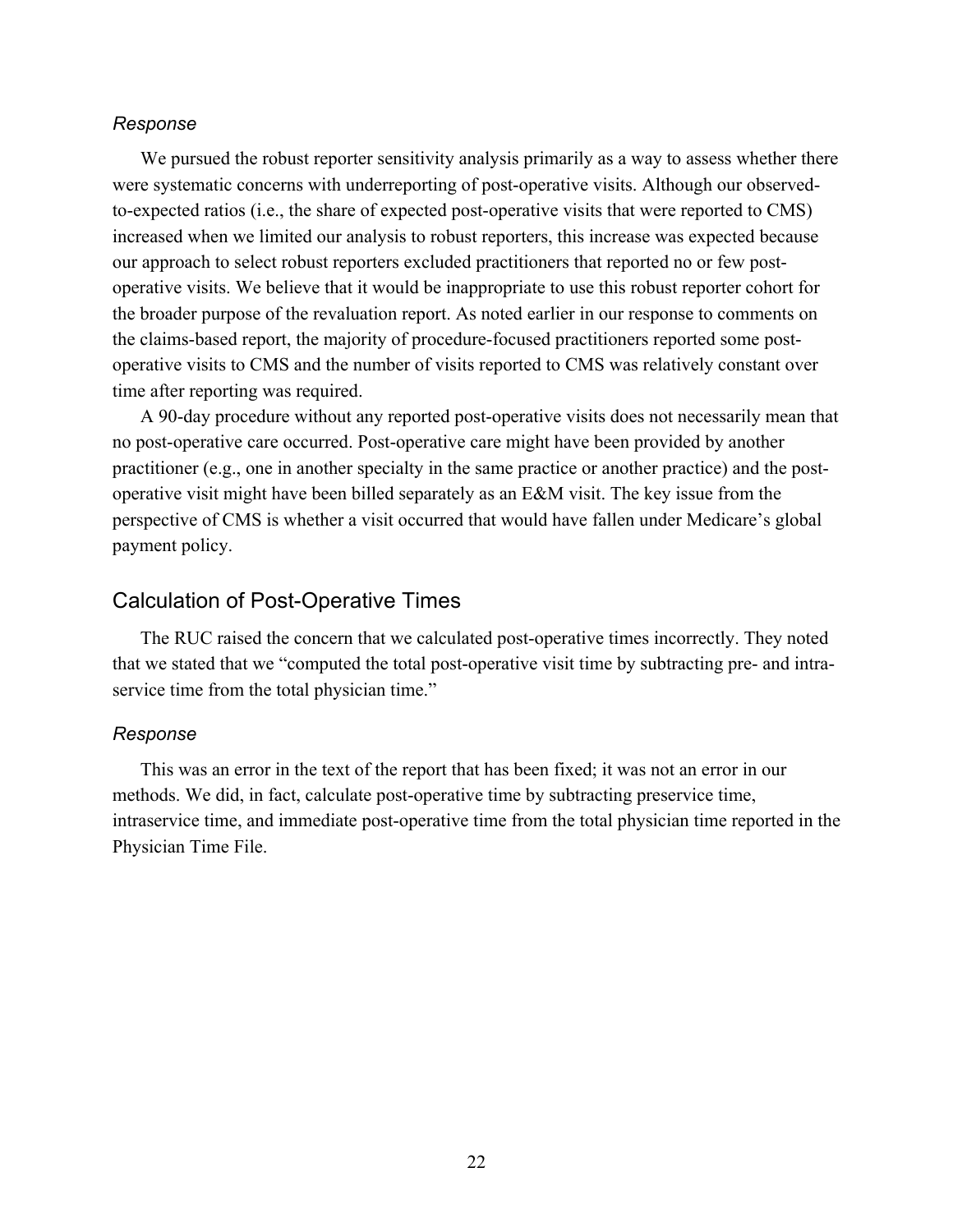# 6. Conclusions

We appreciate the careful review of our reports from organizations commenting on Medicare's Physician Fee Schedule Proposed Rule and the opportunity to respond to these comments. As noted in earlier chapters, we remain confident in our main conclusion that fewer post-operative visits were provided than expected.

We believe that CMS should consider approaches to revalue procedures with global periods in consideration of the newly available data on the number of post-operative visits actually provided under Medicare's global payment policy and that our reports serve as a starting point for further discussion and policy development. Our reports point to a significant disconnect between the number of post-operative visits that CMS assumes typically occur during global periods and the number of visits that actually occur under Medicare's global payment policy. There are several paths forward that CMS could consider, including implementing the reverse building block approach described in our report, and using a hybrid approach blending the reverse building block reductions in work RVUs with estimates of total work from magnitude estimation. CMS also could revisit its earlier proposal to unbundle post-operative visits from payment for procedures. Practitioners could then bill for and be paid for post-operative visits as they do for other E&M visits.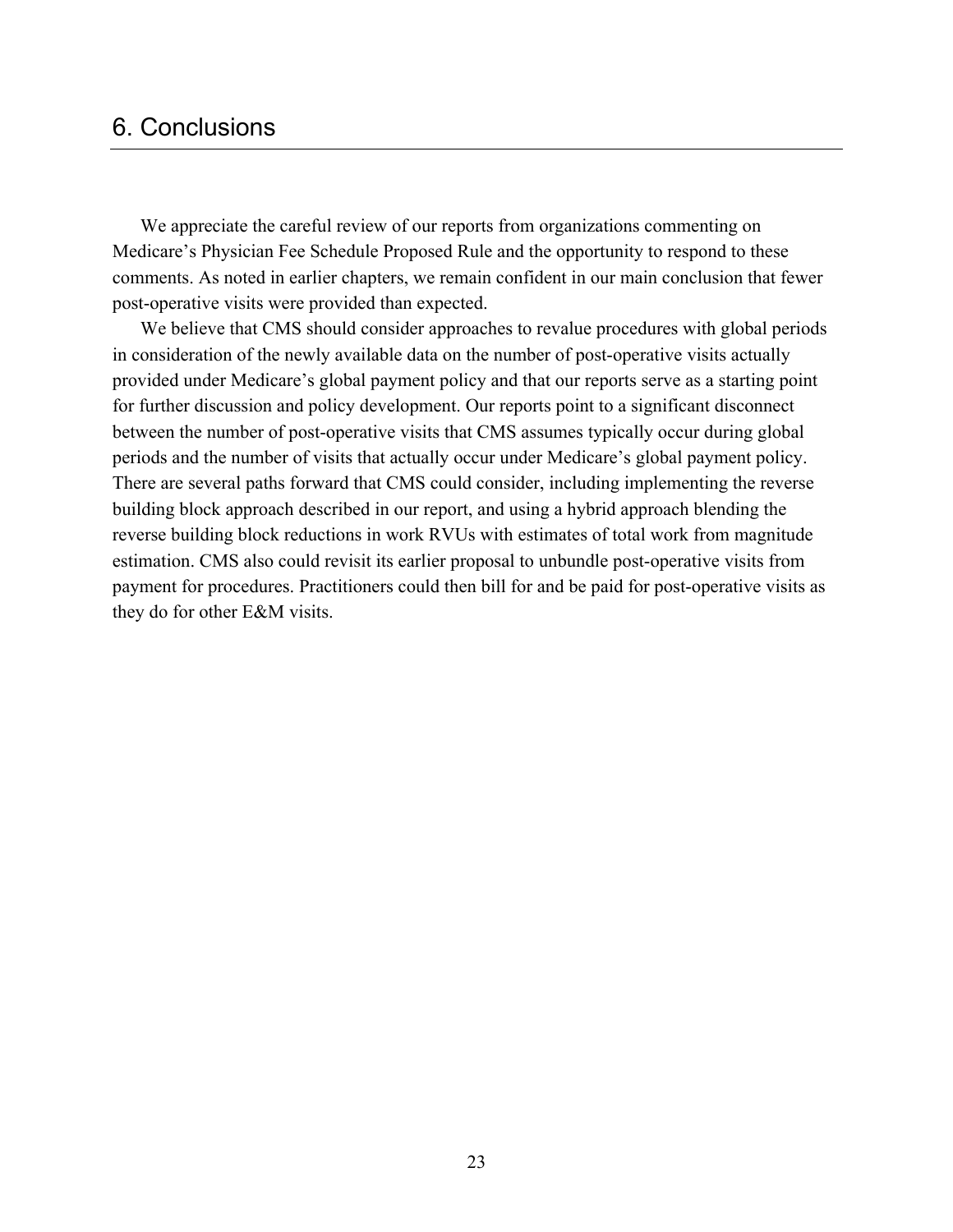# Appendix A. Organizations Providing Comments on the RAND **Reports**

All comment letters responding to the proposed rule are posted on regulations.gov. We provide the names of the organizations and a link to letters that commented specifically on our reports in Table A.1.

| Organization                                                                                  | Letter Posting                                             |
|-----------------------------------------------------------------------------------------------|------------------------------------------------------------|
| American Association of Neurological<br>Surgeons and the Congress of Neurological<br>Surgeons | https://www.regulations.gov/document?D=CMS-2019-0111-6353  |
| American Academy of Ophthalmology                                                             | https://www.regulations.gov/document?D=CMS-2019-0111-4787  |
| American College of Surgeons                                                                  | https://www.regulations.gov/document?D=CMS-2019-0111-6905  |
| American Medical Association                                                                  | https://www.regulations.gov/document?D=CMS-2019-0111-19703 |
| American Medical Association/ Specialty<br>Society RVS Update Committee                       | https://www.regulations.gov/document?D=CMS-2019-0111-2821  |
| Alliance for Orthopedic Solutions                                                             | https://www.regulations.gov/document?D=CMS-2019-0111-19538 |
| American Podiatric Medical Association                                                        | https://www.regulations.gov/document?D=CMS-2019-0111-4794  |
| American Society of Breast<br>Surgeons                                                        | https://www.regulations.gov/document?D=CMS-2019-0111-3714  |
| Medicare Payment Advisory Commission                                                          | https://www.regulations.gov/document?D=CMS-2019-0111-6300  |
| Society of Thoracic Surgeons                                                                  | https://www.regulations.gov/document?D=CMS-2019-0111-2381  |
| Society for Vascular Surgery                                                                  | https://www.regulations.gov/document?D=CMS-2019-0111-13166 |

**Table A.1. Organizations That Provided Comments**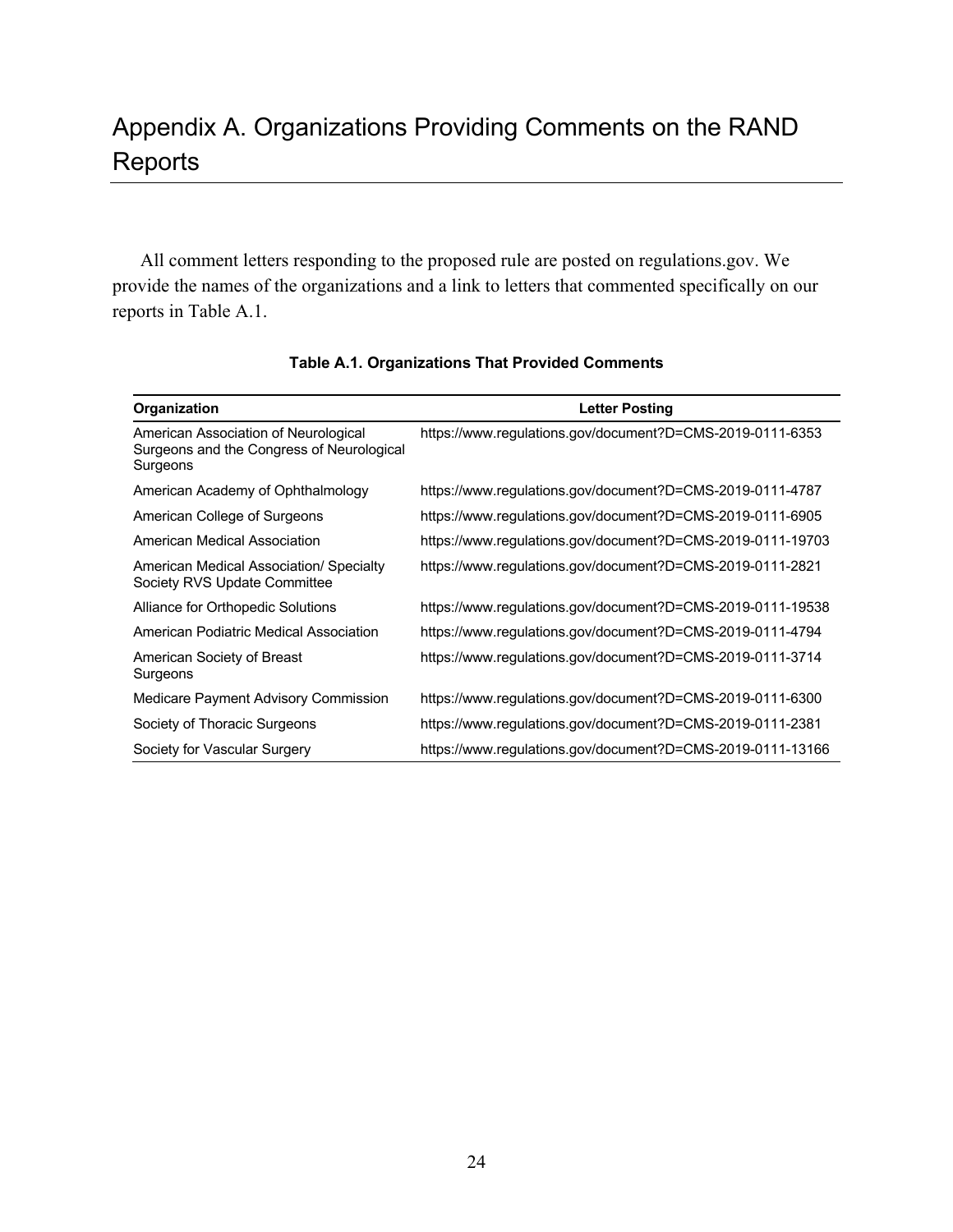AMA—*See* American Medical Association.

- American Medical Association, "AMA/Specialty Society RVS Update Committee Summary of Recommendations: Office Visits—Tab 9," data file, April 2019. As of November 11, 2019: [https://www.ama-assn.org/system/files/2019-07/may-2019-ruc-recommendations-office](https://www.ama-assn.org/system/files/2019-07/may-2019-ruc-recommendations-office-visits.pdf)visits.pdf
- Barney, Linda, Christopher Senkowski, and Vinita Ollapally, "Comment on 'Patterns of Postoperative Visits Among Medicare Fee-for-Service Beneficiaries,'" Letter to the Editor, *Annals of Surgery*, Vol. 270, No. 6, December 2019.
- Centers for Medicare & Medicaid Services, "Integrated Data Repository," webpage, May 31, 2018. As of November 11, 2019: [https://www.cms.gov/Research-Statistics-Data-and-Systems/Computer-Data-and-](https://www.cms.gov/Research-Statistics-Data-and-Systems/Computer-Data-and-Systems/IDR/index.html)Systems/IDR/index.html
- Centers for Medicare & Medicaid Services, "Revisions to Payment Policies under the Medicare Physician Fee Schedule, Quality Payment Program and Other Revisions to Part B for CY 2020," CMS-1715-P, *Federal Register*, Vol. 84, No. 157, August 14, 2019.
- CMS—*See* Centers for Medicare & Medicaid Services.
- Gidengil, Courtney A., Andrew W. Mulcahy, Ateev Mehrotra, and Susan L. Lovejoy, *Survey-Based Reporting of Post-Operative Visits for Select Procedures with 10- or 90-Day Global Periods: Final Report*, Santa Monica, Calif.: RAND Corporation, RR-2941-CMS, 2019. As of October 15, 2019: [https://www.rand.org/pubs/research\\_reports/RR2941.html](https://www.rand.org/pubs/research_reports/RR2941.html)
- Kranz, Ashley M., Andrew Mulcahy, Teague Ruder, Susan L. Lovejoy, and Ateev Mehrotra, "Patterns of Postoperative Visits Among Medicare Fee-for-Service Beneficiaries," *Annals of Surgery*, December 21, 2018.
- Kranz, Ashley M., Teague Ruder, Ateev Mehrotra, and Andrew W. Mulcahy, *Claims-Based Reporting of Post-Operative Visits for Procedures with 10- or 90-Day Global Periods: Final Report*, Santa Monica, Calif.: RAND Corporation, RR-2846-CMS, 2019. As of October 15, 2019:

[https://www.rand.org/pubs/research\\_reports/RR2846.html](https://www.rand.org/pubs/research_reports/RR2846.html)